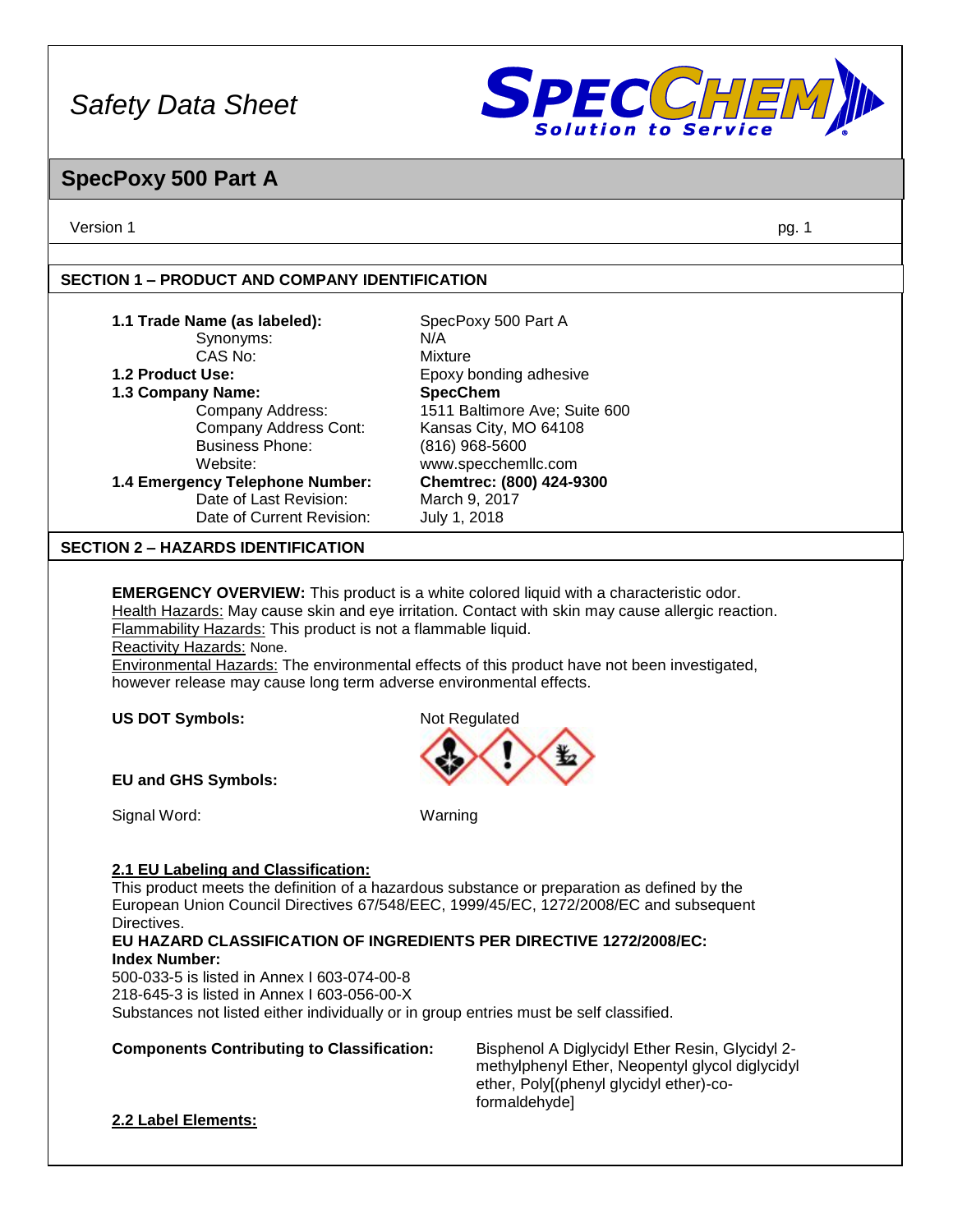

### **SpecPoxy 500 Part A**

| Version 1                                                                          | pg. 2                                                                                                        |
|------------------------------------------------------------------------------------|--------------------------------------------------------------------------------------------------------------|
|                                                                                    |                                                                                                              |
| <b>GHS Hazard Classifications:</b>                                                 | <b>Skin Irritation Category 2</b>                                                                            |
|                                                                                    | <b>Skin Sensitization Category 1</b>                                                                         |
|                                                                                    | Eye Irritant Category 2                                                                                      |
|                                                                                    | <b>Germ Cell Mutagenicity Category 2</b>                                                                     |
|                                                                                    | <b>Chronic Aquatic Toxicity Category 2</b>                                                                   |
| <b>Hazard Statements:</b>                                                          | H303 May be harmful if swallowed.                                                                            |
|                                                                                    | H315 Causes skin irritation                                                                                  |
|                                                                                    | H317 May cause an allergic skin reaction                                                                     |
|                                                                                    | H319 Causes serious eye irritation                                                                           |
|                                                                                    | H341 Suspected of causing genetic defects                                                                    |
|                                                                                    | H411 Toxic to aquatic life with long lasting                                                                 |
|                                                                                    | effects                                                                                                      |
| <b>Precautionary Statements:</b>                                                   | P280 Wear protective gloves/eye protection/face                                                              |
|                                                                                    | protection.                                                                                                  |
|                                                                                    | P264 Wash thoroughly after handling.                                                                         |
|                                                                                    | P201 Obtain special instructions before use.                                                                 |
|                                                                                    | P202 Do not handle until all safety precautions have                                                         |
|                                                                                    | been read and understood.                                                                                    |
|                                                                                    | P261 Avoid breathing                                                                                         |
|                                                                                    | dust/fume/gas/mist/vapours/spray.                                                                            |
|                                                                                    | P272 Contaminated clothing should not be allowed out                                                         |
|                                                                                    | of the workplace.                                                                                            |
|                                                                                    | P273 Avoid release to the environment                                                                        |
| <b>Response Statements:</b>                                                        | P302+P352 IF ON SKIN: Wash with plenty of water.                                                             |
|                                                                                    | P305+P351+P338 IF IN EYES: Rinse cautiously with                                                             |
|                                                                                    | water for several minutes. Remove contact lenses, if                                                         |
|                                                                                    | present and easy to do. Continue rinsing.                                                                    |
|                                                                                    | P312 Call a POISON CENTER or doctor/physician.                                                               |
|                                                                                    | P332+P313 If skin irritation occurs: Get medical                                                             |
|                                                                                    | advice/attention.                                                                                            |
|                                                                                    | P337+P311 If eye irritation persists: Get medical                                                            |
|                                                                                    | advice/attention.                                                                                            |
|                                                                                    | P362+P364 Take off contaminated clothing and wash                                                            |
|                                                                                    | it before reuse.                                                                                             |
|                                                                                    | P308+P313 IF exposed or concerned: Get medical                                                               |
|                                                                                    | advice/attention.                                                                                            |
|                                                                                    | P391 Collect spillage.                                                                                       |
| <b>Storage Statements:</b>                                                         | P405 Store locked up.                                                                                        |
| <b>Disposal Statements:</b>                                                        | P501 Dispose of contents/container in accordance                                                             |
|                                                                                    | with local/regional/national/international regulations.                                                      |
| 2.3 Health Hazards or Risks From Exposure:                                         |                                                                                                              |
| Symptoms of Overexposure by Route of Exposure:                                     |                                                                                                              |
|                                                                                    | The most significant routes of overexposure for this product are by contact with skin, eyes, inhalation, and |
| ingestion. The symptoms of overexposure are described in the following paragraphs. |                                                                                                              |

**Acute:**

Inhalation: May cause respiratory tract irritation. May cause headaches, drowsiness, or dizziness. Skin Contact: May be irritating to skin. Contact with skin may cause allergic reaction.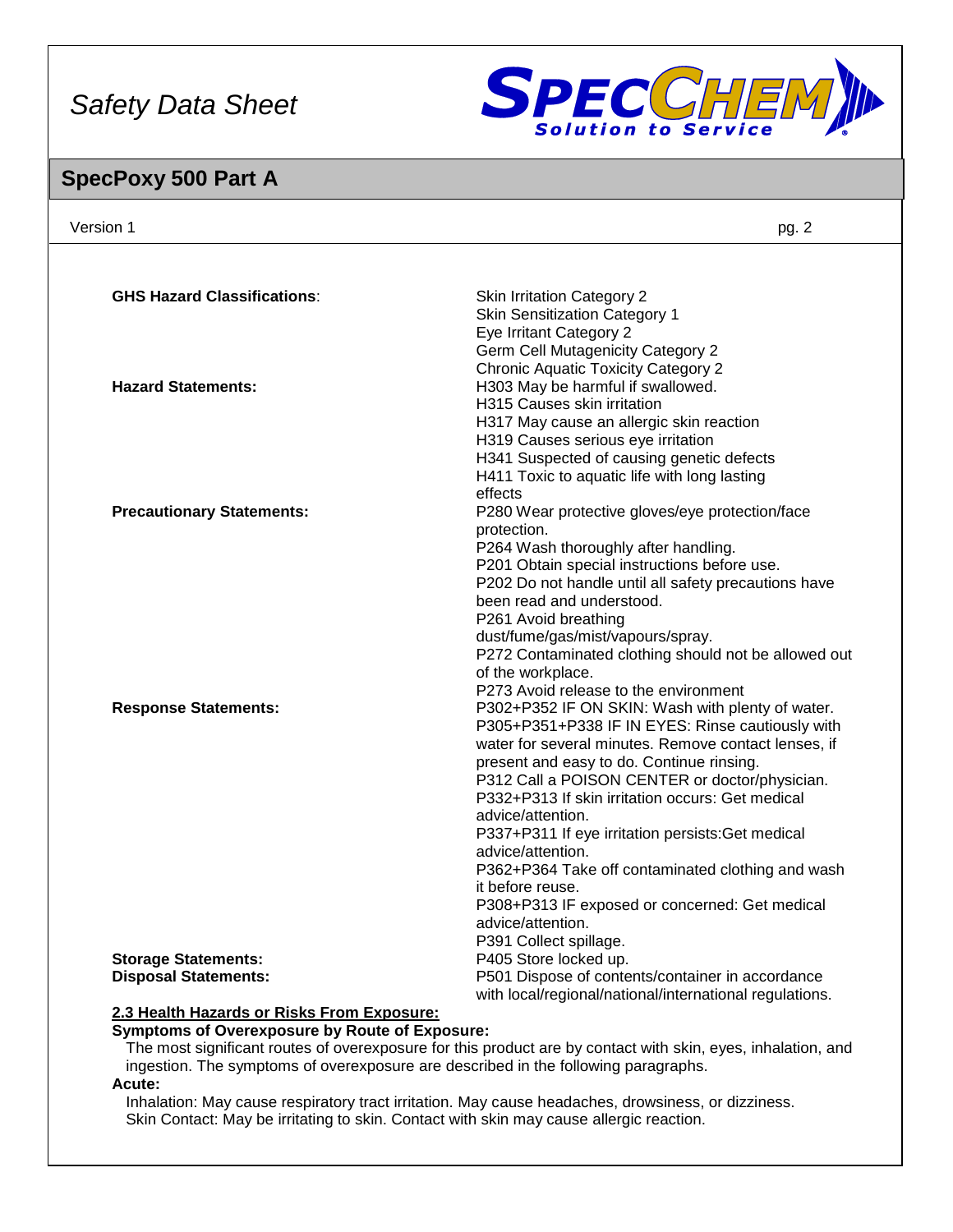

### **SpecPoxy 500 Part A**

#### Version 1 pg. 3

Eye Contact: May cause irritation to the eyes. Ingestion: May be harmful if swallowed. May cause nausea, vomiting, or diarrhea. **Chronic:** Prolonged and/or repeated skin contact with this product may cause irritation/dermatitis. **Target Organs:** Acute: Eyes, Skin

Chronic: Not known.

### **SECTION 3 – COMPOSITION / INFORMATION ON INGREDIENTS**

| <b>Hazardous Ingredients</b>                                                                                                                                   | WT%        | CAS No.    | <b>EINECS No.</b> | <b>Hazard Classification</b>                                    |
|----------------------------------------------------------------------------------------------------------------------------------------------------------------|------------|------------|-------------------|-----------------------------------------------------------------|
| <b>Bisphenol A Diglycidyl</b><br><b>Ether Resin</b>                                                                                                            | 30-50%     | 25068-38-6 | 500-033-5         | Skin Irrit. 2, Skin Sens. 1, Eye Irrit. 2, Aquatic<br>Chronic 2 |
| Glycidyl 2-methylphenyl<br>Ether                                                                                                                               | $10 - 20%$ | 2210-79-9  | 218-645-3         | Skin Irrit. 2, Skin Sens. 1, Muta. 2, Aquatic<br>Chronic 2      |
| Neopentyl Glycol Diglycidyl<br>Ether                                                                                                                           | 10-30%     | 17557-23-2 | 241-536-7         | Skin Irrit. 2, Shin Sens. 1, H315, H317                         |
| Poly[(phenyl glycidyl ether)<br>-co-formaldehyde]                                                                                                              | 20-40%     | 28064-14-4 | N/A               | None                                                            |
| Balance of other ingredients are non-hazardous or less than 1% in concentration (or 0.1% for carcinogens, reproductive toxins, or<br>respiratory sensitizers). |            |            |                   |                                                                 |

**Note:** All WHMIS required information is included in appropriate sections based on the ANSI Z400.1-2010 format. This product has been classified in accordance with the hazard criteria of the CPR and the MSDS contains all the information required by the CPR, EU Directives and the Japanese Industrial Standard JIS Z 7250:2000

### **SECTION 4 – FIRST AID MEASURES**

### **4.1 Description of First Aid Measures:**

| <b>Eye Contact:</b>                                                             | If product enters the eyes, flush with plenty of water or eye wash<br>solution for several minutes. Remove contacts if present and easy to<br>do. Seek medical attention if irritation persists.                                                                                                                                                                                            |
|---------------------------------------------------------------------------------|---------------------------------------------------------------------------------------------------------------------------------------------------------------------------------------------------------------------------------------------------------------------------------------------------------------------------------------------------------------------------------------------|
| <b>Skin Contact:</b>                                                            | Wash skin thoroughly with soap and water after handling. Seek medical<br>attention if irritation develops and persists.                                                                                                                                                                                                                                                                     |
| Inhalation:                                                                     | If breathing becomes difficult, remove victim to fresh air. If necessary,<br>use artificial respiration to support vital functions. Seek medical<br>attention.                                                                                                                                                                                                                              |
| Ingestion:                                                                      | If product is swallowed, call physician or poison center immediatly. If<br>professional advice is not available, do not induce vomiting. Never<br>induce vomiting or give dilutents (milk or water) to someone who is<br>unconscious, having convulsions, or who cannot swallow. Seek medical<br>advice. Take a copy of the label and/or SDS with the victim to the health<br>professional. |
| <b>Medical Conditions</b><br><b>Generally Aggravated</b><br><b>By Exposure:</b> | Pre-existing skin, respiratory system or eye problems may be                                                                                                                                                                                                                                                                                                                                |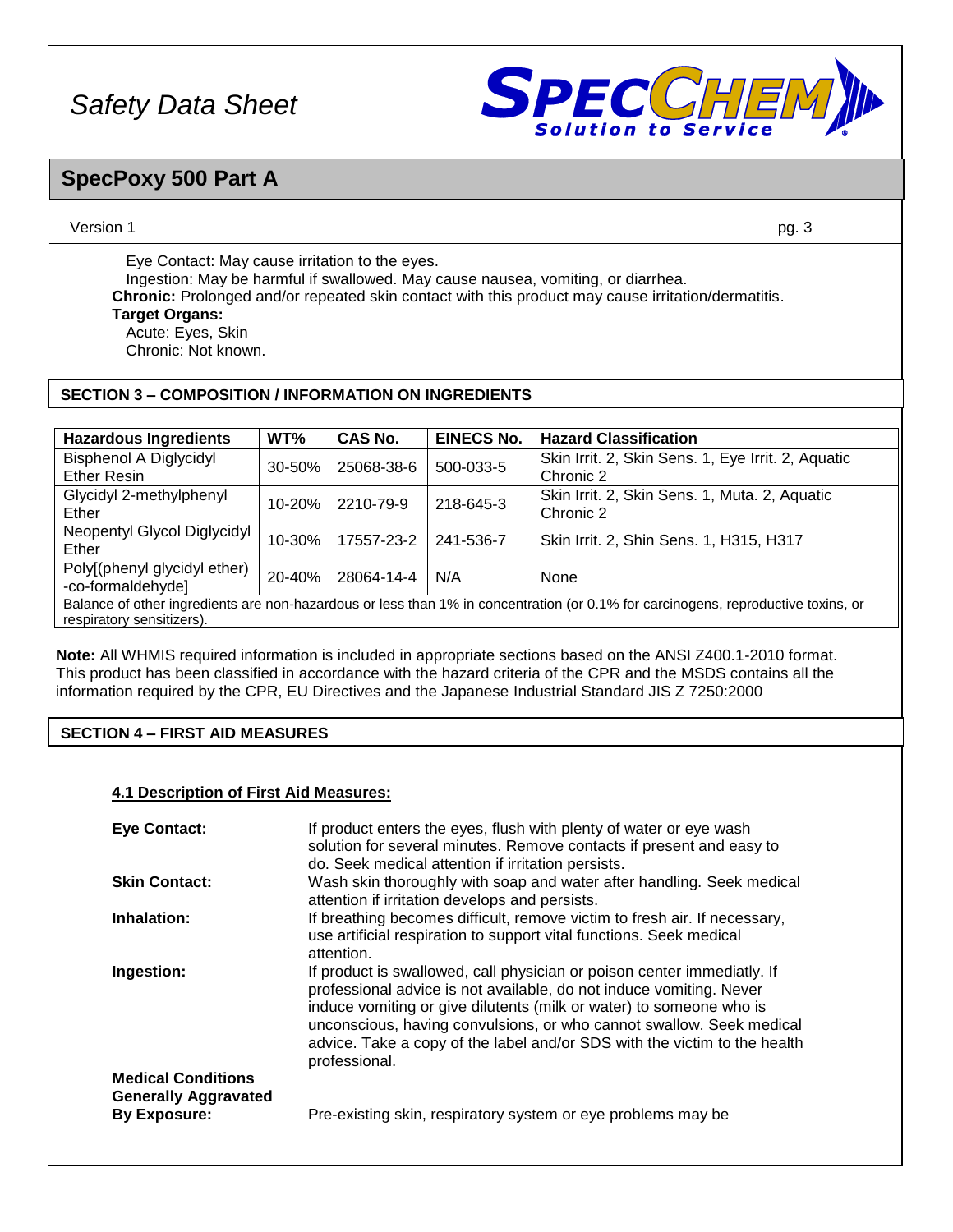

# **SpecPoxy 500 Part A**

| Version 1                                                                                                                                                                                                                                                                                                                                                                                                                                                                                                                                                                                                                         | pg. 4                                                                                                                         |  |  |
|-----------------------------------------------------------------------------------------------------------------------------------------------------------------------------------------------------------------------------------------------------------------------------------------------------------------------------------------------------------------------------------------------------------------------------------------------------------------------------------------------------------------------------------------------------------------------------------------------------------------------------------|-------------------------------------------------------------------------------------------------------------------------------|--|--|
| aggravated by prolonged contact.<br>4.2 Symptoms and Effects Both Acute and Delayed: Exposure to the eyes may cause irritation.<br>4.3 Recommendations to Physicians: Treat symptoms and eliminate overexposure.                                                                                                                                                                                                                                                                                                                                                                                                                  |                                                                                                                               |  |  |
| <b>SECTION 5 - FIRE FIGHTING MEASURES</b>                                                                                                                                                                                                                                                                                                                                                                                                                                                                                                                                                                                         |                                                                                                                               |  |  |
| 5.1 Fire Extinguishing Materials:                                                                                                                                                                                                                                                                                                                                                                                                                                                                                                                                                                                                 |                                                                                                                               |  |  |
| Use the following fire extinguishing materials:<br>5.2 Unusual Fire and Explosion Hazards:<br>Irritating and toxic fumes may be produced at high temperatures. Use of water may result in<br>the formation of a toxic aqueous solution. Do not allow run-off from fire fighting to enter<br>drains or water courses.                                                                                                                                                                                                                                                                                                              | <b>Water Spray: Yes</b><br>Foam: Yes<br>Halon: Yes<br><b>Carbon Dioxide: Yes</b><br>Dry Chemical: Yes<br>Other: Any "C" Class |  |  |
| <b>Explosive Sensitivity to Mechanical Impact:</b><br><b>Explosive Sensitivity to Static Discharge:</b>                                                                                                                                                                                                                                                                                                                                                                                                                                                                                                                           | No<br>No.                                                                                                                     |  |  |
| 5.3 Special Fire-Fighting Procedures:<br>Incipient fire responders should wear eye protection.<br>$\bullet$<br>Structural firefighters must wear Self-Contained Breathing<br>$\bullet$<br>Apparatus (SCBA) and full protective equipment.<br>$\bullet$<br>Isolate materials not yet involved in the fire and protect personnel.<br>$\bullet$<br>Move containers from fire area if this can be done without risk; otherwise, cool with carefully<br>$\bullet$<br>applied water spray.<br>If possible, prevent run-off water from entering storm drains, bodies of water, or other<br>$\bullet$<br>environmentally sensitive areas. |                                                                                                                               |  |  |
| SECTION 6 - ACCIDENTAL RELEASE MEASURES (STEPS FOR SPILLS)                                                                                                                                                                                                                                                                                                                                                                                                                                                                                                                                                                        |                                                                                                                               |  |  |
| 6.1 Personal Precautions, Protective Equipment and Emergency Procedures:<br>protection.<br><b>6.2 Environmental Precautions:</b><br>Construct a dike to prevent spreading. Keep out of sewers, storm drains, surface waters, and soils.<br>6.3 Spill and Leak Response:                                                                                                                                                                                                                                                                                                                                                           | Use cautious judgment when cleaning up spill. Wear suitable protective clothing, gloves, and eye/face                         |  |  |
| <b>Small Spills:</b><br>$\bullet$                                                                                                                                                                                                                                                                                                                                                                                                                                                                                                                                                                                                 | Collect material via broom or mop. Place in tightly sealed containers for proper disposal.                                    |  |  |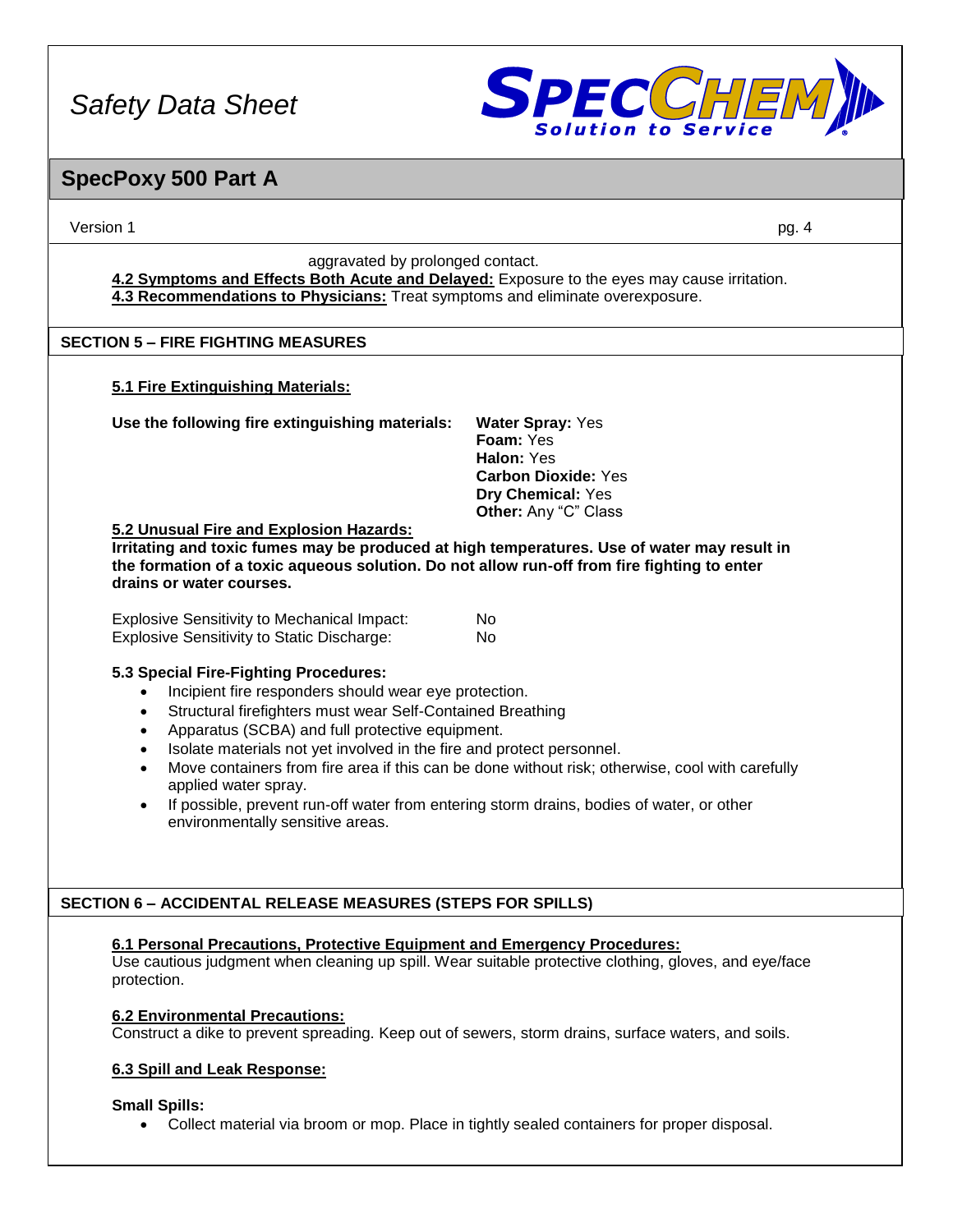

### **SpecPoxy 500 Part A**

#### Version 1 pg. 5

- Approach spill areas with caution.
- If liquid was introduced, create a dike or trench to contain material.
- Soak up with absorbent material such as clay, sand or other suitable non-reactive material.

#### **Large Spills:**

- Place in leak-proof containers. Seal tightly for proper disposal.
- Dispose of in accordance with U.S. Federal, State, and local hazardous waste disposal regulations and those of Canada and its Provinces, those of Australia, Japan and EU Member States (see Section 13, Disposal Considerations).

### **SECTION 7 - HANDLING AND STORAGE**

#### **7.1 Precautions for Safe Handling:**

To prevent eye contact under the foreseeable conditions of use, wear appropriate safety eyewear. When handling, do not eat, drink, or smoke. Wash thoroughly after handling. Do not handle or store near heat, sparks, or flame. Use with adequate ventilation. Avoid breathing vapor and contact with eyes, skin and clothing.

#### **7.2 Storage and Handling Practices:**

Keep away from incompatible materials. Keep container closed when not in use and store in well ventilated area.

### **7.3 Specific Uses:**

Epoxy.

### **SECTION 8 – EXPOSURE CONTROLS / PERSONAL PROTECTION**

### **8.1 Exposure Parameters:**

| Ingredients                                   | <b>CAS No.</b> | <b>OSHA PEL</b> | <b>NIOSH PEL</b> |
|-----------------------------------------------|----------------|-----------------|------------------|
| Bisphenol A Diglycidyl Ether Resin            | 25068-38-6     | Not Listed      | Not Listed       |
| Glycidyl 2-methylphenyl Ether                 | 2210-79-9      | Not Listed      | Not Listed       |
| Neopentyl glycol diglycidyl ether             | 17557-23-2     | Not Listed      | Not Listed       |
| Poly[(phenyl glycidyl ether)-co-formaldehyde] | 28064-14-4     | Not Listed      | Not Listed       |

#### **8.2 Exposure Controls: Ventilation and Engineering Controls:** Use with adequate ventilation to ensure

exposure levels are maintained below the limits provided above.

*The following information on appropriate Personal Protective Equipment is provided to assist employers in complying with OSHA regulations found in 29 CFR Subpart I (beginning at 1910.132), or standards of EU member states (including EN 149 for respiratory PPE, and EN 166 for face/eye protection), and those of Japan. Please reference applicable regulations and standards for relevant details.*

**Respiratory Protection:** Not required for properly ventilated areas. Maintain airborne contaminant concentrations below guidelines listed above, if applicable. If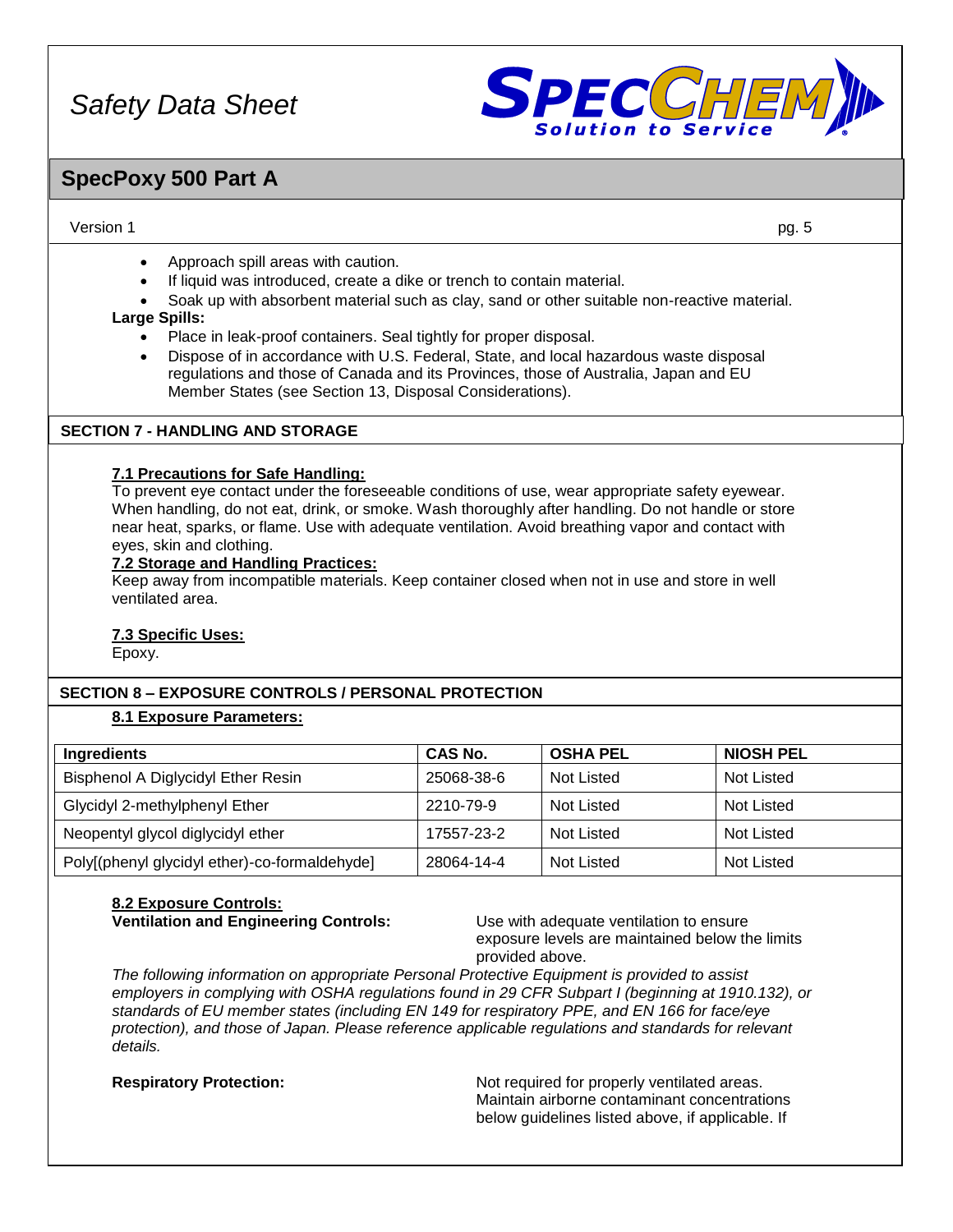

### **SpecPoxy 500 Part A**

| Version 1               | pg. 6                                                                                                                                                                                                                                                                                                                                                                                                                                                                                                 |
|-------------------------|-------------------------------------------------------------------------------------------------------------------------------------------------------------------------------------------------------------------------------------------------------------------------------------------------------------------------------------------------------------------------------------------------------------------------------------------------------------------------------------------------------|
|                         | necessary, use only respiratory protection<br>authorized in the U.S. Federal OSHA<br><b>Respiratory Protection Standard (29 CFR)</b><br>1910.134), equivalent U.S. State standards,<br>Canadian CSA Standard Z94.4-93, the<br>European Standard EN149, or EU member<br>states.                                                                                                                                                                                                                        |
| <b>Eye Protection:</b>  | Safety glasses or goggles are required.<br>If necessary, refer to U.S. OSHA 29 CFR<br>1910.133, Canadian Standards, and the<br>European Standard EN166, Australian<br>Standards, or relevant Japanese Standards.                                                                                                                                                                                                                                                                                      |
| <b>Hand Protection:</b> | Chemical resistant gloves are required to<br>prevent skin contact.<br>If necessary, refer to U.S. OSHA 29 CFR<br>1910.138, the European Standard DIN EN 374,<br>the appropriate Standards of Canada, Australian<br>Standards, or relevant Japanese Standards.                                                                                                                                                                                                                                         |
| <b>Body Protection:</b> | Use body protect appropriate to task being<br>performed.<br>If necessary, refer to appropriate Standards of<br>Canada, or appropriate standards of the EU,<br>Australian Standards, or relevant Japanese<br>Standards. If a hazard of injury to the feet exists<br>due to falling objects, rolling objects, where<br>objects may pierce the soles of the feet or where<br>employee's feet may be exposed to electrical<br>hazards, use foot protection, as described in<br>U.S. OSHA 29 CFR 1910.136. |

### **SECTION 9 – PHYSICAL AND CHEMICAL PROPERTIES**

**9.1 Information on Basic Physical and Chemical Properties: Appearance (Physical State and Color):** Clear **Odor:** No data available **Odor Threshold:** No data available **pH:** No data available **Melting/Freezing Point:** No data available **Boiling Point:** 300°F (148.9°C**) Flash Point:** 200°F (93°C) **Evaporation Rate:** No data available **Flammability (Solid; Gas):** Not applicable **Upper/Lower Flammability or Explosion Limits:** No data available **Vapor Pressure (mm Hg @ 20°C (68° F):** No data available **Vapor Density:** No data available **Relative Density:** No data available **Specific Gravity: 1.12 g/cm3**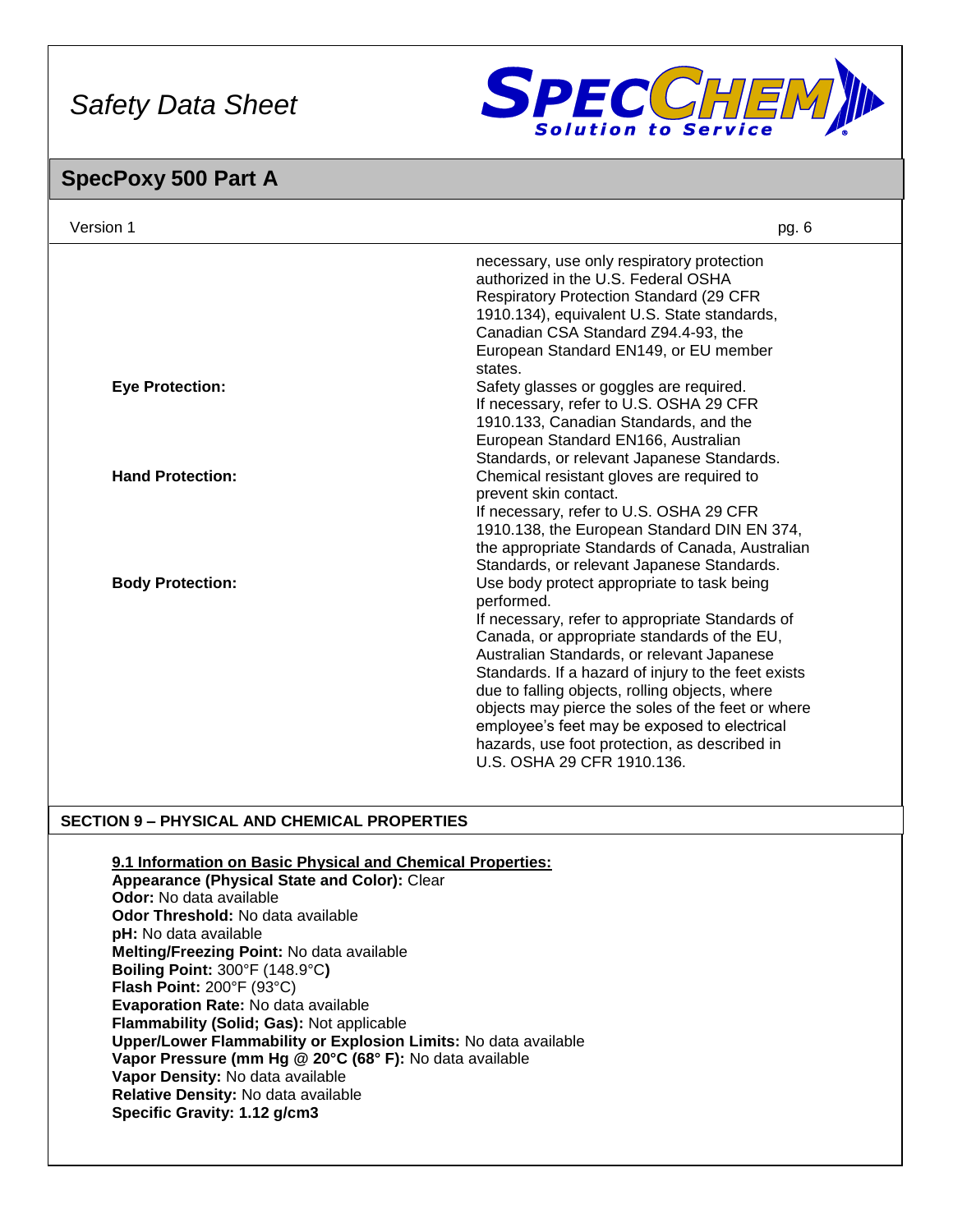

### **SpecPoxy 500 Part A**

| Version 1 | pq. |
|-----------|-----|
|           |     |

**Solubility in Water:** Not miscible **Weight per Gallon:** 9.31 **Partition Coefficient (n-octanol/water):** No data available **Auto-Ignition Temperature:** No data available **Decomposition Temperature:** No data available **Viscosity:** No data available **9.2 Other Information:** No data available

### **SECTION 10 – STABILITY AND REACTIVITY**

**10.1 Reactivity:** This product is not reactive. **10.2 Stability:** Stable under conditions of normal storage and use. **10.3 Possibility of Hazardous Reactions:** Will not occur. 10.4 Conditions to Avoid: Heat, open flame or other sources of ignition.. **10.5 Incompatible Substances:** Strong oxidizing agents.. **10.6 Hazardous Decomposition Products:** Carbon monoxide, Carbon dioxide and other decomposition products can occur during combustion if not use according to specifications.

### **SECTION 11 – TOXICOLOGY INFORMATION**

### **11.1 Information on Toxicological Effects:**

| <b>Toxicity Data:</b>                               |            |                   |                   |
|-----------------------------------------------------|------------|-------------------|-------------------|
| <b>Bisphenol A Diglycidyl</b><br><b>Ether Resin</b> | 25068-38-6 | LD50 Oral - Rat   | 13,600 mg/kg      |
| Glycidyl 2-methylphenyl Ether                       | 2210-79-9  | LD50 Oral - Rat   | 4,000 mg/kg       |
| Neopentyl Glycol Diglycidyl                         | 17557-23-2 | LD50 Oral - Rat   | 4,500 mg/kg       |
| Ether                                               |            |                   |                   |
| Poly[(phenyl glycidyl ether)-co- 28064-14-4         |            | No Data Available | No Data Available |
| formaldehyde]                                       |            |                   |                   |

| <b>Suspected Cancer Agent:</b>       | Ingredients within this product are not found on one or more of<br>the following lists: FEDERAL OSHA Z LIST, NTP, IARC, or<br>CAL/OSHA and therefore are not considered to be cancer-<br>causing agents by these agencies. |
|--------------------------------------|----------------------------------------------------------------------------------------------------------------------------------------------------------------------------------------------------------------------------|
| Irritancy:                           | Skin, eye irritant.                                                                                                                                                                                                        |
| <b>Sensitization to the Product:</b> | This product is not expected to cause skin sensitization.                                                                                                                                                                  |
| <b>Germ Cell Mutagenicity:</b>       | This product does not contain ingredients that are suspected<br>to be a germ cell mutagenic.                                                                                                                               |
| <b>Reproductive Toxicity:</b>        | No data available.                                                                                                                                                                                                         |

### **SECTION 12 – ECOLOGICAL INFORMATION**

#### **12.1 Toxicity:**

| Bisphenol A Diglycidyl<br><b>Ether Resin</b> | 25068-38-6 | LC50 – Rainbow<br>Trout | <10 mg/l – 96h          |
|----------------------------------------------|------------|-------------------------|-------------------------|
|                                              |            | $EC50 - Algae$          | <10 mg/l – 96h          |
| Glycidyl 2-methylphenyl                      | 2210-79-9  | $LC50 - Fish$           | $2.8 - 5.1$ mg/l $-96h$ |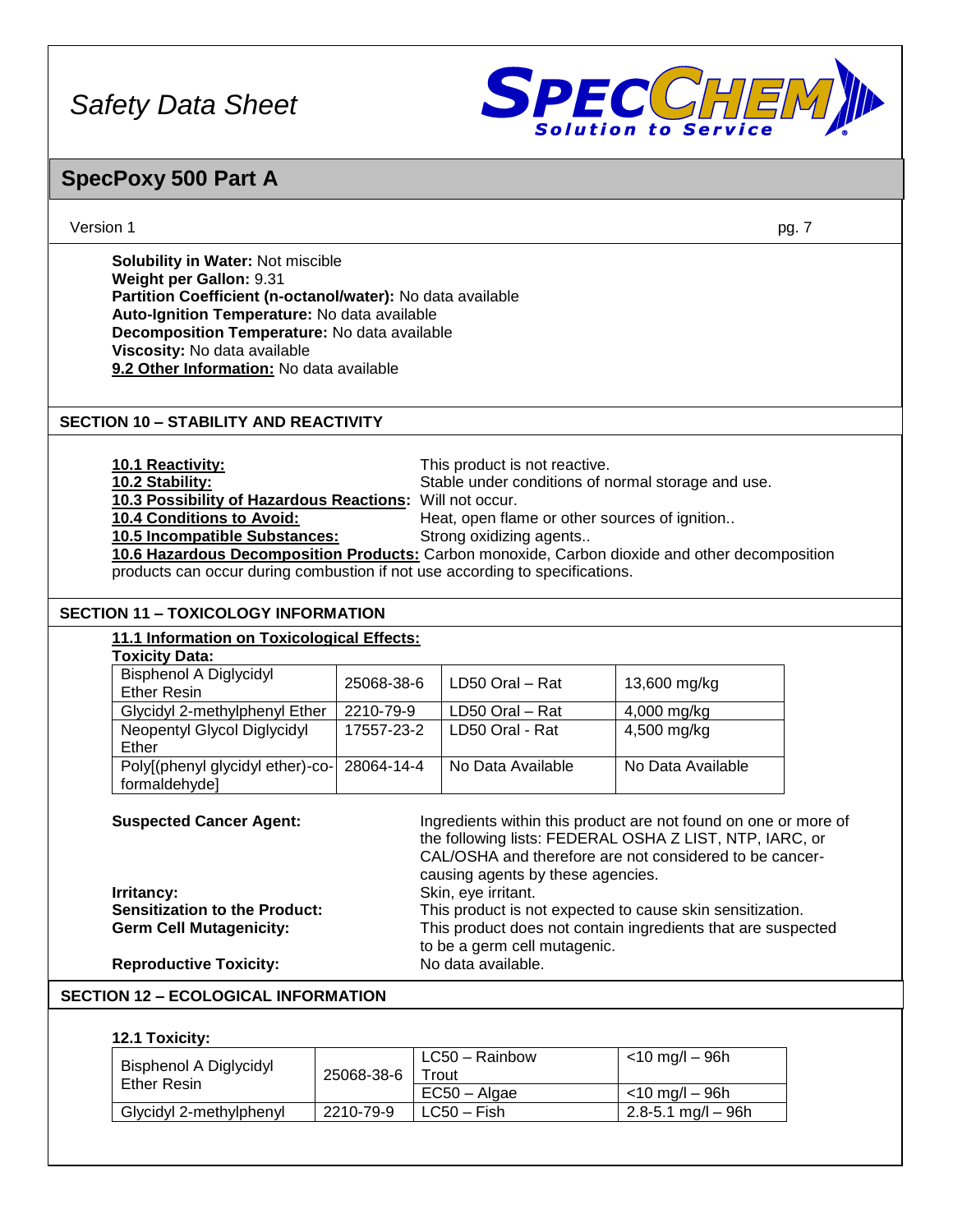

# **SpecPoxy 500 Part A**

| Version 1                                                                                                                                                                                                                                                                                                                                                                                                                                                                                                 |                |                               | pg. 8                                                |
|-----------------------------------------------------------------------------------------------------------------------------------------------------------------------------------------------------------------------------------------------------------------------------------------------------------------------------------------------------------------------------------------------------------------------------------------------------------------------------------------------------------|----------------|-------------------------------|------------------------------------------------------|
| Ether                                                                                                                                                                                                                                                                                                                                                                                                                                                                                                     |                |                               |                                                      |
| Neopentyl Glycol Diglycidyl                                                                                                                                                                                                                                                                                                                                                                                                                                                                               |                |                               |                                                      |
| Ether                                                                                                                                                                                                                                                                                                                                                                                                                                                                                                     | 17557-23-2     | No Data Available             | No Data Available                                    |
| Poly[(phenyl glycidyl ether)-                                                                                                                                                                                                                                                                                                                                                                                                                                                                             |                |                               |                                                      |
| formaldehyde],                                                                                                                                                                                                                                                                                                                                                                                                                                                                                            | 28064-14-4     | No Data Available             | No Data Available                                    |
|                                                                                                                                                                                                                                                                                                                                                                                                                                                                                                           |                |                               |                                                      |
| 12.2 Persistence and Degradability:<br>No specific data available on this product.<br>12.3 Bioaccumulative Potential:<br>No specific data available on this product.<br>No specific data available on this product.<br>12.4 Mobility in Soil:<br>12.5 Results of PBT and vPvB Assessment: No specific data available on this product.<br>12.6 Other Adverse Effects:<br>No data available<br>12.7 Water Endangerment Class:<br>At present, there are no ecotoxicological assessments<br>for this product. |                |                               |                                                      |
| <b>SECTION 13 - DISPOSAL CONSIDERATIONS</b><br>13.1 Waste Treatment Methods:                                                                                                                                                                                                                                                                                                                                                                                                                              |                |                               | Waste disposal must be in accordance with            |
|                                                                                                                                                                                                                                                                                                                                                                                                                                                                                                           |                |                               | appropriate U.S. Federal, State, and local           |
|                                                                                                                                                                                                                                                                                                                                                                                                                                                                                                           |                |                               | regulations, those of Australia, EU Member           |
|                                                                                                                                                                                                                                                                                                                                                                                                                                                                                                           |                | States and Japan.             |                                                      |
| 13.2 EU Waste Code:                                                                                                                                                                                                                                                                                                                                                                                                                                                                                       | Not determined |                               |                                                      |
|                                                                                                                                                                                                                                                                                                                                                                                                                                                                                                           |                |                               |                                                      |
|                                                                                                                                                                                                                                                                                                                                                                                                                                                                                                           |                |                               |                                                      |
| <b>SECTION 14 - TRANSPORTATION INFORMATION</b>                                                                                                                                                                                                                                                                                                                                                                                                                                                            |                |                               |                                                      |
|                                                                                                                                                                                                                                                                                                                                                                                                                                                                                                           |                |                               |                                                      |
| 14.1 U.S. Department of Transportation (DOT) Shipping Regulations:                                                                                                                                                                                                                                                                                                                                                                                                                                        |                |                               |                                                      |
| This product is classified (per 49 CFR 172.101) by the U.S. Department of Transportation, as follows.                                                                                                                                                                                                                                                                                                                                                                                                     |                |                               |                                                      |
| <b>UN Identification Number:</b>                                                                                                                                                                                                                                                                                                                                                                                                                                                                          |                | Not Regulated                 |                                                      |
| <b>Proper Shipping Name:</b>                                                                                                                                                                                                                                                                                                                                                                                                                                                                              |                | None                          |                                                      |
| <b>Hazard Class Number and Description:</b>                                                                                                                                                                                                                                                                                                                                                                                                                                                               |                | None                          |                                                      |
| <b>Packing Group:</b>                                                                                                                                                                                                                                                                                                                                                                                                                                                                                     |                | None                          |                                                      |
| <b>DOT Label(s) Required:</b>                                                                                                                                                                                                                                                                                                                                                                                                                                                                             |                | None                          |                                                      |
| <b>North American Emergency Response</b>                                                                                                                                                                                                                                                                                                                                                                                                                                                                  |                |                               |                                                      |
| <b>Guidebook Number:</b>                                                                                                                                                                                                                                                                                                                                                                                                                                                                                  |                | None                          |                                                      |
| 14.2 Environmental Hazards:                                                                                                                                                                                                                                                                                                                                                                                                                                                                               |                |                               |                                                      |
| <b>Marine Pollutant:</b>                                                                                                                                                                                                                                                                                                                                                                                                                                                                                  |                |                               | The components of this product are designated by the |
|                                                                                                                                                                                                                                                                                                                                                                                                                                                                                                           |                |                               | Department of Transportation to be Marine Pollutants |
|                                                                                                                                                                                                                                                                                                                                                                                                                                                                                                           |                | (49 CFR 172.101, Appendix B). |                                                      |
| 14.3 Special Precaution for User:                                                                                                                                                                                                                                                                                                                                                                                                                                                                         |                | None                          |                                                      |
| 14.4 International Air Transport Association                                                                                                                                                                                                                                                                                                                                                                                                                                                              |                |                               |                                                      |
| <b>Shipping Information (IATA):</b>                                                                                                                                                                                                                                                                                                                                                                                                                                                                       |                |                               | This product is considered as dangerous goods.       |
|                                                                                                                                                                                                                                                                                                                                                                                                                                                                                                           |                |                               |                                                      |
| 14.5 International Maritime Organization                                                                                                                                                                                                                                                                                                                                                                                                                                                                  |                |                               |                                                      |
| <b>Shipping Information (IMO):</b>                                                                                                                                                                                                                                                                                                                                                                                                                                                                        |                |                               |                                                      |
|                                                                                                                                                                                                                                                                                                                                                                                                                                                                                                           |                |                               |                                                      |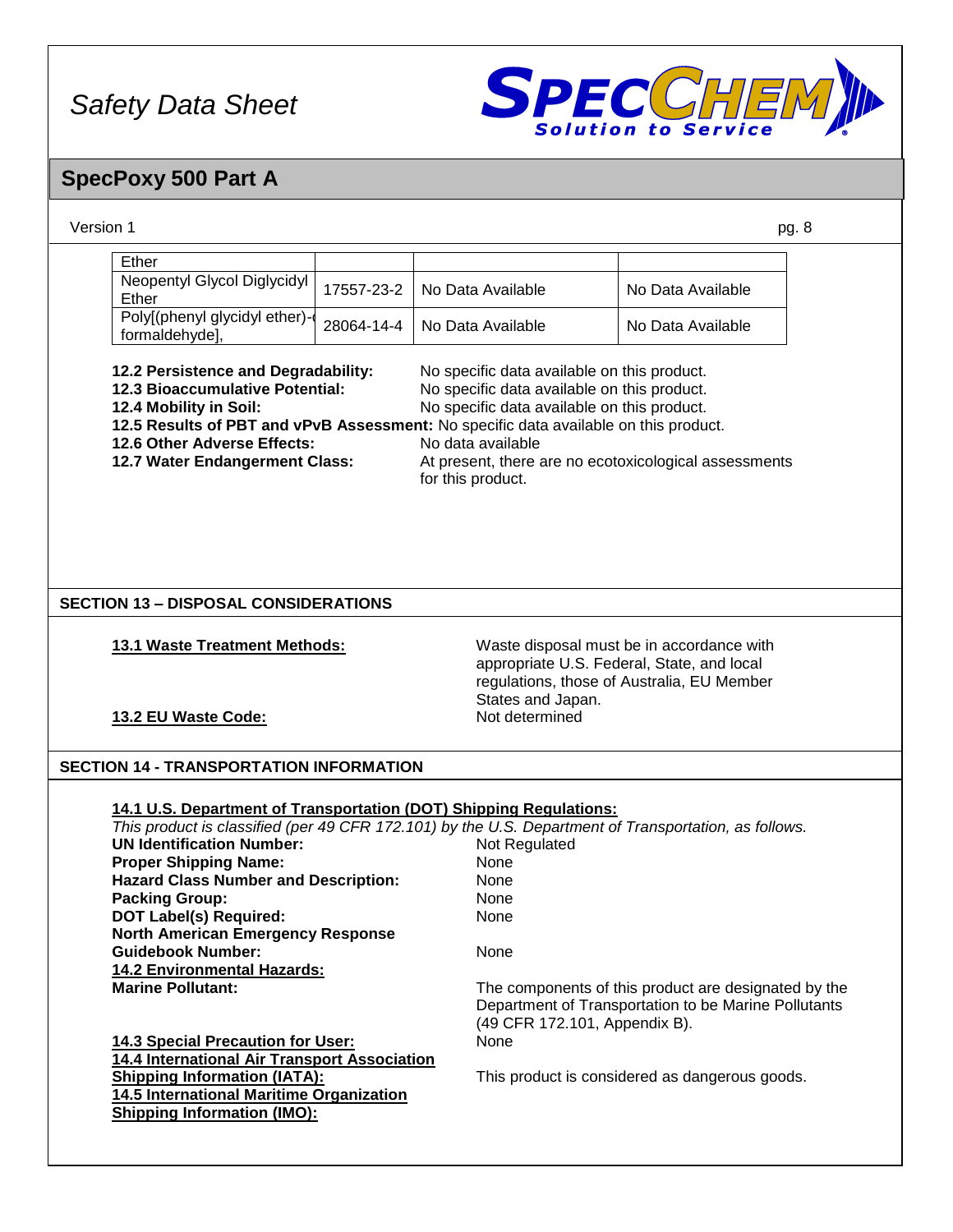

# **SpecPoxy 500 Part A**

| Version 1                                                                                                                                                                                                                                                                                                                                                                                                                                                                                                                                                              | pg. 9                                                                                                                                                                                                        |
|------------------------------------------------------------------------------------------------------------------------------------------------------------------------------------------------------------------------------------------------------------------------------------------------------------------------------------------------------------------------------------------------------------------------------------------------------------------------------------------------------------------------------------------------------------------------|--------------------------------------------------------------------------------------------------------------------------------------------------------------------------------------------------------------|
| <b>UN Identification Number:</b>                                                                                                                                                                                                                                                                                                                                                                                                                                                                                                                                       | Not regulated                                                                                                                                                                                                |
| <b>Proper Shipping Name:</b>                                                                                                                                                                                                                                                                                                                                                                                                                                                                                                                                           | None                                                                                                                                                                                                         |
| <b>Hazard Class Number and Description:</b>                                                                                                                                                                                                                                                                                                                                                                                                                                                                                                                            | None                                                                                                                                                                                                         |
| <b>Packing Group:</b>                                                                                                                                                                                                                                                                                                                                                                                                                                                                                                                                                  | None                                                                                                                                                                                                         |
| <b>EMS-No:</b>                                                                                                                                                                                                                                                                                                                                                                                                                                                                                                                                                         | None                                                                                                                                                                                                         |
| <b>SECTION 15 - REGULATORY INFORMATION</b>                                                                                                                                                                                                                                                                                                                                                                                                                                                                                                                             |                                                                                                                                                                                                              |
| 15.1 Safety, Health and Environmental Regulations Specific for the Substance or Mixture:                                                                                                                                                                                                                                                                                                                                                                                                                                                                               |                                                                                                                                                                                                              |
| <b>United States Regulations:</b>                                                                                                                                                                                                                                                                                                                                                                                                                                                                                                                                      |                                                                                                                                                                                                              |
| <b>U.S. SARA Reporting Requirements:</b>                                                                                                                                                                                                                                                                                                                                                                                                                                                                                                                               |                                                                                                                                                                                                              |
| Title III of the Superfund Amendments and Reauthorization Act.<br><b>U.S. SARA 311/312:</b>                                                                                                                                                                                                                                                                                                                                                                                                                                                                            | The components of this product are subject to the reporting requirements of Sections 302, 304, and 313 of                                                                                                    |
| Acute Health: Yes; Chronic Health: No; Fire: No; Reactivity; No                                                                                                                                                                                                                                                                                                                                                                                                                                                                                                        |                                                                                                                                                                                                              |
| <b>U.S. CERCLA Reportable Quantity:</b>                                                                                                                                                                                                                                                                                                                                                                                                                                                                                                                                |                                                                                                                                                                                                              |
| Not Applicable                                                                                                                                                                                                                                                                                                                                                                                                                                                                                                                                                         |                                                                                                                                                                                                              |
| <b>U.S. TSCA Inventory Status:</b>                                                                                                                                                                                                                                                                                                                                                                                                                                                                                                                                     |                                                                                                                                                                                                              |
| The components of this product are listed on the TSCA Inventory or are exempted from listing.                                                                                                                                                                                                                                                                                                                                                                                                                                                                          |                                                                                                                                                                                                              |
| <b>Other U.S. Federal Regulations:</b>                                                                                                                                                                                                                                                                                                                                                                                                                                                                                                                                 |                                                                                                                                                                                                              |
| None known                                                                                                                                                                                                                                                                                                                                                                                                                                                                                                                                                             |                                                                                                                                                                                                              |
| <b>California Safe Drinking Water and Toxic Enforcement Act (Proposition 66):</b><br>This product does not contain ingredients on the Proposition 65 Lists.                                                                                                                                                                                                                                                                                                                                                                                                            |                                                                                                                                                                                                              |
| <b>15.2 Canadian Regulations:</b><br><b>Canadian DSL/NDSL Inventory Status:</b><br>Components are DSL Listed, NDSL Listed and/or are exempt from listing<br><b>Other Canadian Regulations:</b><br>Not applicable<br><b>Canadian Environmental Protection Act (CEPA) Priorities Substances Lists:</b><br>Regulations and the MSDS contains all of the information required by those regulations.<br><b>Canadian WHMIS Classification and Symbols:</b><br>This product is Class D2A, Materials causing other toxic effects, per WHMIS Controlled Product<br>Regulations. | This product has been classified in accordance with the hazard criteria of the Controlled Products                                                                                                           |
|                                                                                                                                                                                                                                                                                                                                                                                                                                                                                                                                                                        |                                                                                                                                                                                                              |
| 15.3 European Economic Community Information:                                                                                                                                                                                                                                                                                                                                                                                                                                                                                                                          |                                                                                                                                                                                                              |
| 2 for Details.                                                                                                                                                                                                                                                                                                                                                                                                                                                                                                                                                         | This product meets the definition of a hazardous substance or preparation as defined by the European<br>Union Council Directives 67/548/EEC, 1999/45/EC, 1272/2008/EC and subsequent Directives. See Section |
| <b>Chemical Safety Assessment:</b>                                                                                                                                                                                                                                                                                                                                                                                                                                                                                                                                     |                                                                                                                                                                                                              |
|                                                                                                                                                                                                                                                                                                                                                                                                                                                                                                                                                                        | No Chemical Safety Assessment has been carried out for this substance/mixture by the supplier.                                                                                                               |
|                                                                                                                                                                                                                                                                                                                                                                                                                                                                                                                                                                        |                                                                                                                                                                                                              |
| 15.4 Australian Information for Product:<br>Components of this product are listed on the International Chemical Inventory list.                                                                                                                                                                                                                                                                                                                                                                                                                                        |                                                                                                                                                                                                              |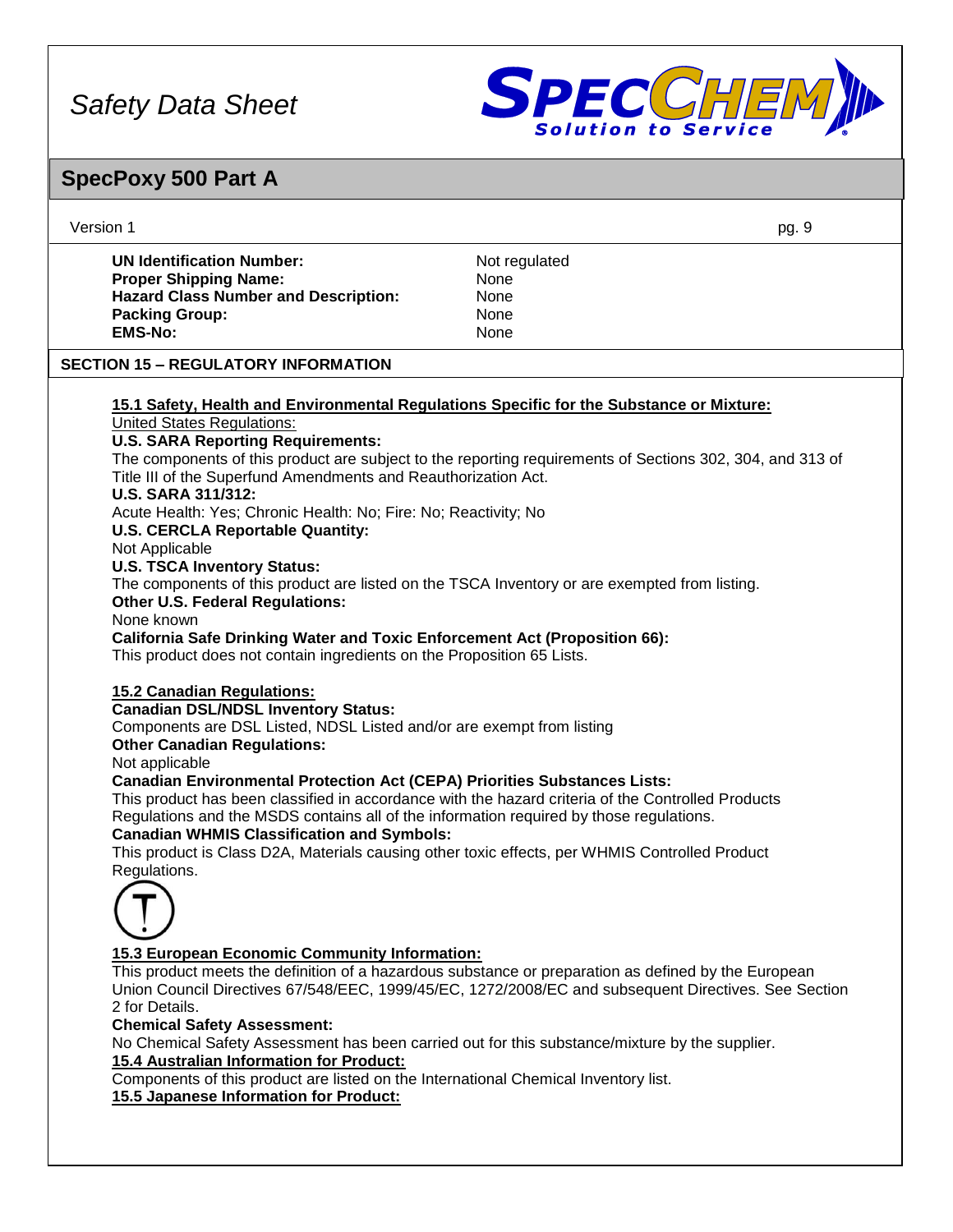

### **SpecPoxy 500 Part A**

Version 1 pg. 10

Japanese Minister of International Trade and Industry (MITI) Status: The components of this product are not listed as Class I specified Chemical Substances, Class II Specified Chemical Substances, or Designated Chemical Substances by the Japanese MITI. **15.6 International Chemical Inventories:**

Listing of the components on individual country Chemical Inventories is as follows: Australian Inventory of Chemical Substances (AICS): Listed Korean Existing Chemicals List (ECL): Listed Japanese Existing National Inventory of Chemical Substances (ENCS): Listed Philippines Inventory if Chemicals and Chemical Substances (PICCS): Listed U.S. TSCA: Listed

### **SECTION 16 – OTHER INFORMATION**

Date of Printing: July 1, 2018

The information contained herein is believed to be accurate but is not warranted to be so. Data and calculations are based on information furnished by the manufacturer of the product and manufacturers of the components of the product. Users are advised to confirm in advance of the need that information is current, applicable and suited to the circumstances of use. This safety sheet cannot cover all possible situations which the user may experience during processing. Each aspect of your operation should be examined to determine if, or where, additional precautions may be necessary. All health and safety information contained in this bulletin should be provided to your employees or customers. SpecChem assumes no responsibility for injury to vendee or third party person proximately caused by the material if reasonable safety procedures are not adhered to as stipulated in the data sheet. Furthermore, SpecChem assumes no responsibility for injury caused by abnormal use of this material even if reasonable safety procedures are followed. Compliance with all applicable federal, state, and local laws and local regulations remains the responsibility of the user.

### **END OF SDS SHEET**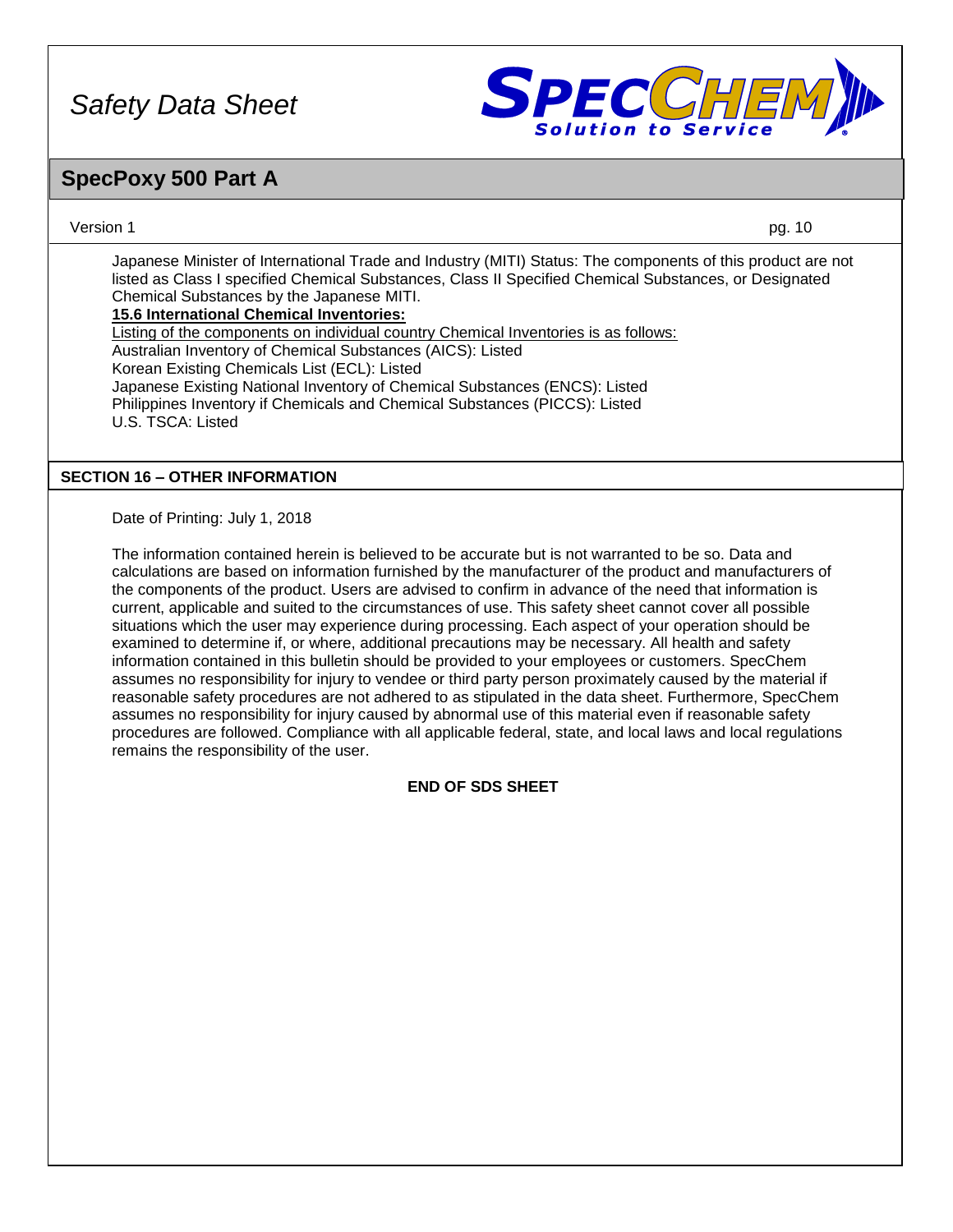

### **SpecPoxy 500 Part B**

Version 1 pg. 1

### **SECTION 1 – PRODUCT AND COMPANY IDENTIFICATION**

CAS 275-162-0 is not listed in Annex I

| 1.1 Trade Name (as labeled):<br>Synonyms:                               | SpecPoxy 500 Part B<br>N/A                                                                   |
|-------------------------------------------------------------------------|----------------------------------------------------------------------------------------------|
| CAS No:                                                                 | <b>Mixture</b>                                                                               |
| 1.2 Product Use:                                                        | Epoxy bonding adhesive                                                                       |
| 1.3 Company Name:                                                       | <b>SpecChem</b>                                                                              |
| Company Address:                                                        | 1511 Baltimore Ave; Suite 600                                                                |
| Company Address Cont:                                                   | Kansas City, MO 64108                                                                        |
| <b>Business Phone:</b>                                                  | (816) 968-5600                                                                               |
| Website:                                                                | www.specchemllc.com                                                                          |
| 1.4 Emergency Telephone Number:                                         | Chemtrec: (800) 424-9300                                                                     |
| Date of Last Revision:                                                  | March 9, 2017                                                                                |
| Date of Current Revision:                                               | July 1, 2018                                                                                 |
| <b>SECTION 2 - HAZARDS IDENTIFICATION</b>                               |                                                                                              |
|                                                                         |                                                                                              |
|                                                                         | <b>EMERGENCY OVERVIEW:</b> This product is a gray colored liquid with a characteristic odor. |
|                                                                         | Health Hazards: May cause skin, eye and respiratory system irritation. Inhalation may cause  |
| drowsiness or dizziness. Contact with skin may cause allergic reaction. |                                                                                              |
| Flammability Hazards: This product is a non-flammable liquid.           |                                                                                              |
| Reactivity Hazards: None.                                               |                                                                                              |
|                                                                         | Environmental Hazards: The environmental effects of this product have not been investigated, |
| however release may cause long term adverse environmental effects.      |                                                                                              |
|                                                                         |                                                                                              |
|                                                                         |                                                                                              |
|                                                                         |                                                                                              |
| <b>US DOT Symbols:</b>                                                  |                                                                                              |
|                                                                         |                                                                                              |
|                                                                         |                                                                                              |
| <b>EU and GHS Symbols:</b>                                              |                                                                                              |
|                                                                         |                                                                                              |
| Signal Word:                                                            | Danger                                                                                       |
|                                                                         |                                                                                              |
| 2.1 EU Labeling and Classification:                                     |                                                                                              |
|                                                                         | This product meets the definition of a hazardous substance or preparation as defined by the  |
|                                                                         | European Union Council Directives 67/548/EEC, 1999/45/EC, 1272/2008/EC and subsequent        |
| Directives.                                                             |                                                                                              |
|                                                                         | EU HAZARD CLASSIFICATION OF INGREDIENTS PER DIRECTIVE 1272/2008/EC:                          |
| <b>Index Number:</b>                                                    |                                                                                              |
| 265-199-0 is listed in Annex I 649-356-00-4                             |                                                                                              |
| 284-325-5 is listed in Annex I 601-053-00-8                             |                                                                                              |
| CAS 68605-86-7 is not listed in Annex I                                 |                                                                                              |
|                                                                         |                                                                                              |
| 202-013-9 is listed in Annex I 603-069-00-0                             |                                                                                              |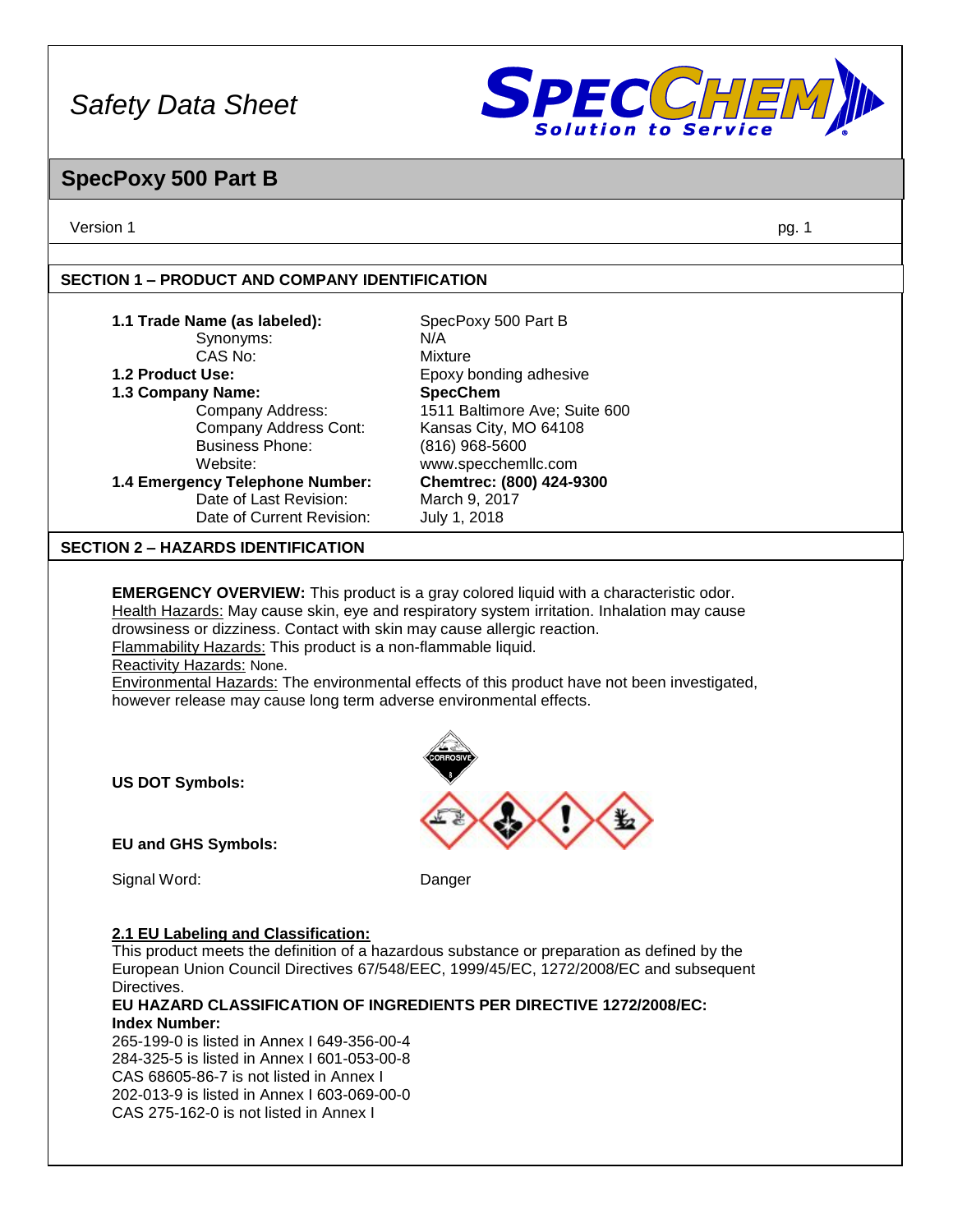

# **SpecPoxy 500 Part B**

| Version 1                                                                              | pg. 2                                                                                                                                                                                                                                                                                                                                                                                                                                                                                                                                                                                                                         |
|----------------------------------------------------------------------------------------|-------------------------------------------------------------------------------------------------------------------------------------------------------------------------------------------------------------------------------------------------------------------------------------------------------------------------------------------------------------------------------------------------------------------------------------------------------------------------------------------------------------------------------------------------------------------------------------------------------------------------------|
| Substances not listed either individually or in group entries must be self classified. |                                                                                                                                                                                                                                                                                                                                                                                                                                                                                                                                                                                                                               |
| <b>Components Contributing to Classification:</b>                                      | Polyethylene-polyamines, 4-Nonylphenol, 2,4,6-<br>tris(dimethylaminomethyl)phenol, Fatty acids,<br>tall-oil, polymers with linoleic acid dimers and<br>tetraethylenepentamine,<br>bis[(dimethylamino)methyl]phenol                                                                                                                                                                                                                                                                                                                                                                                                            |
| 2.2 Label Elements:                                                                    |                                                                                                                                                                                                                                                                                                                                                                                                                                                                                                                                                                                                                               |
| <b>GHS Hazard Classifications:</b>                                                     | <b>Skin Sensitization Category 1</b><br>Skin Corrosive Category 1B<br>Acute Toxicity Category 3 (dermal)<br><b>Reproductive Toxicity Category 2</b><br>Acute Aquatic Toxicity Category 1<br><b>Chronic Aquatic Toxicity Category 1</b>                                                                                                                                                                                                                                                                                                                                                                                        |
| <b>Hazard Statements:</b>                                                              | H314 Causes severe skin burns and eye<br>damage<br>H317 May cause an allergic skin reaction<br>H311 Toxic in contact with skin<br>H361 Suspected of damaging fertility or the<br>unborn child<br>H400 Very toxic to aquatic life<br>H410 Very toxic to aquatic life with long lasting<br>effects                                                                                                                                                                                                                                                                                                                              |
| <b>Precautionary Statements:</b>                                                       | P201 Obtain special instructions before use.<br>P202 Do not handle until all safety precautions<br>have been read and understood.<br>P260 Do not breathe dusts or mists.<br>P272 Contaminated work clothing should not be<br>allowed out of the workplace.<br>P280 Wear protective gloves/eye<br>protection/face protection.<br>P264 Wash thoroughly after handling.<br>P261 Avoid breathing<br>dust/fume/gas/mist/vapours/spray.<br>P273 Avoid release to the environment.                                                                                                                                                   |
| <b>Response Statements:</b>                                                            | P301+P330+P331 IF SWALLOWED: Rinse mouth. Do<br>NOT induce vomiting<br>P303+P361+P353 IF ON SKIN (or hair): Take off<br>immediately all contaminated clothing. Rinse skin with<br>water/shower.<br>P305+P351+P338 IF IN EYES: Rinse cautiously with<br>water for several minutes. Remove contact lenses, if<br>present and easy to do. Continue rinsing.<br>P302+P352 IF ON SKIN: Wash with plenty of water.<br>P321 Specific treatment (see supplemental first aid<br>instructions on this label).<br>P332+P313 If skin irritation occurs: Get medical<br>advice/attention.<br>P363 Wash contaminated clothing before reuse. |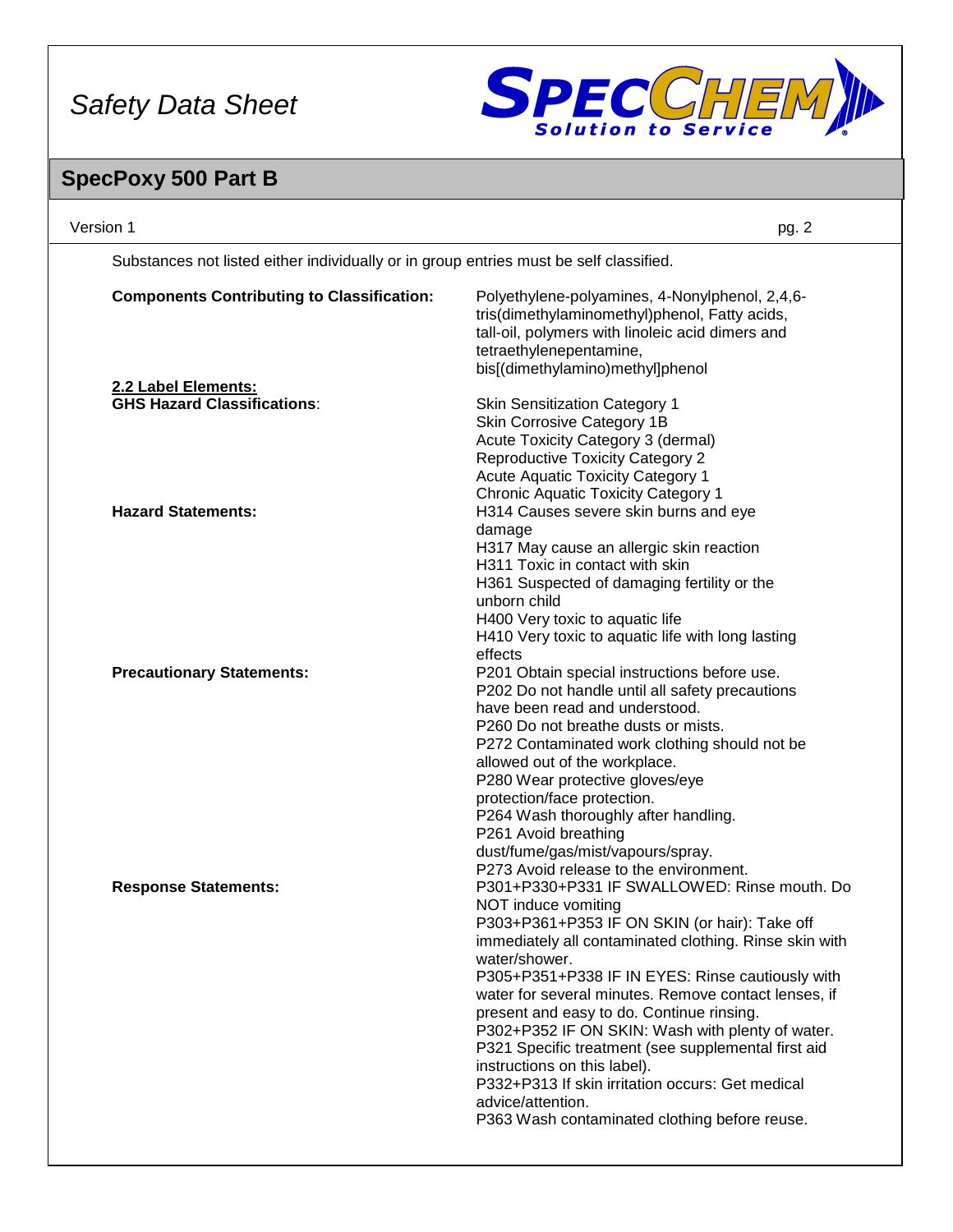

### **SpecPoxy 500 Part B**

| Version 1                                                                                                                                                                                                                                                                                                                                                                                                                                                                                                                     |        |            |                                                                                          | pg. 3                                                                                                                                                                                                                                                                                                                                                                                                                                                                                                                                                                                                                                                                                                                          |
|-------------------------------------------------------------------------------------------------------------------------------------------------------------------------------------------------------------------------------------------------------------------------------------------------------------------------------------------------------------------------------------------------------------------------------------------------------------------------------------------------------------------------------|--------|------------|------------------------------------------------------------------------------------------|--------------------------------------------------------------------------------------------------------------------------------------------------------------------------------------------------------------------------------------------------------------------------------------------------------------------------------------------------------------------------------------------------------------------------------------------------------------------------------------------------------------------------------------------------------------------------------------------------------------------------------------------------------------------------------------------------------------------------------|
| <b>Storage Statements:</b><br><b>Disposal Statements:</b><br>2.3 Health Hazards or Risks From Exposure:<br><b>Symptoms of Overexposure by Route of Exposure:</b><br>symptoms of overexposure are described in the following paragraphs.<br>Acute:<br>burns or redness.<br>Contact with skin may cause allergic reaction.<br>Ingestion: Harmful if swallowed. May cause nausea and diarrhea.<br>Chronic: Repeated exposure may cause skin dryness or cracking.<br><b>Target Organs:</b><br>Acute: Skin, Eyes<br>Chronic: Skin. |        |            | advice/attention.<br>you feel unwell.<br>P391 Collect spillage.<br>P405 Store locked up. | P304+P340 IF INHALED: Remove person to fresh air<br>and keep comfortable for breathing.<br>P308+P313 IF exposed or concerned: Get medical<br>P310 Immediately call a POISON CENTER/doctor if<br>P501 Dispose of contents/container in accordance<br>with local/regional/national/international regulations.<br>The most significant routes of overexposure for this product are by contact with skin or eyes. The<br>Inhalation: May cause respiratory tract irritation. May cause headaches, drowsiness, or dizziness.<br>Skin Contact: A single prolonged exposure may result in the absorption of harmful amounts. May cause<br>Eye Contact: Corrosive material may cause irritation with possible burns and tissue damage. |
| <b>SECTION 3 - COMPOSITION / INFORMATION ON INGREDIENTS</b>                                                                                                                                                                                                                                                                                                                                                                                                                                                                   |        |            |                                                                                          |                                                                                                                                                                                                                                                                                                                                                                                                                                                                                                                                                                                                                                                                                                                                |
| <b>Hazardous Ingredients</b>                                                                                                                                                                                                                                                                                                                                                                                                                                                                                                  | WT%    | CAS No.    |                                                                                          | <b>EINECS No. Hazard Classification</b>                                                                                                                                                                                                                                                                                                                                                                                                                                                                                                                                                                                                                                                                                        |
| Fatty acids, tall-oil, polymers with<br>linoleic acid dimers and<br>tetraethylenepentamine                                                                                                                                                                                                                                                                                                                                                                                                                                    | 20-30% | 68605-86-7 | Not listed                                                                               | Acute Tox. 3 (dermal), Skin Corr. 1B                                                                                                                                                                                                                                                                                                                                                                                                                                                                                                                                                                                                                                                                                           |
| Polyethylene-polyamines                                                                                                                                                                                                                                                                                                                                                                                                                                                                                                       | 10-15% | 68131-73-7 | 268-626-9                                                                                | Acute Tox. 4 (oral), Acute Tox. 4 (dermal), Skin<br>Corr,                                                                                                                                                                                                                                                                                                                                                                                                                                                                                                                                                                                                                                                                      |

1B, Skin Sens, 1, Aquatic Acute1, Aquatic Chron 4-Nonylphenol 18-25% 84852-15-3 284-325-5 Acute Tox. 4 (oral), Skin Corr, 1B, Repr Tox.2, Aquatic Acute1, Aquatic Chron.1 2,4,6-  $\mathcal{L}$ ,4,0<sup>-</sup><br>tris(dimethylaminomethyl)phenol  $\begin{vmatrix} 1-2\% & 90-72-2 \end{vmatrix}$  202-013-9 Acute Tox. 4(Oral), Skin Irrit.2, Eye Irrit.2 bis[(dimethylamino)methyl]phenol | 1-2% | 71074-89-0 | 275-162-0 | Skin Corr, 1B Balance of other ingredients are non-hazardous or less than 1% in concentration (or 0.1% for carcinogens, reproductive toxins, or

respiratory sensitizers).

**Note:** All WHMIS required information is included in appropriate sections based on the ANSI Z400.1-2010 format. This product has been classified in accordance with the hazard criteria of the CPR and the MSDS contains all the information required by the CPR, EU Directives and the Japanese Industrial Standard JIS Z 7250:2000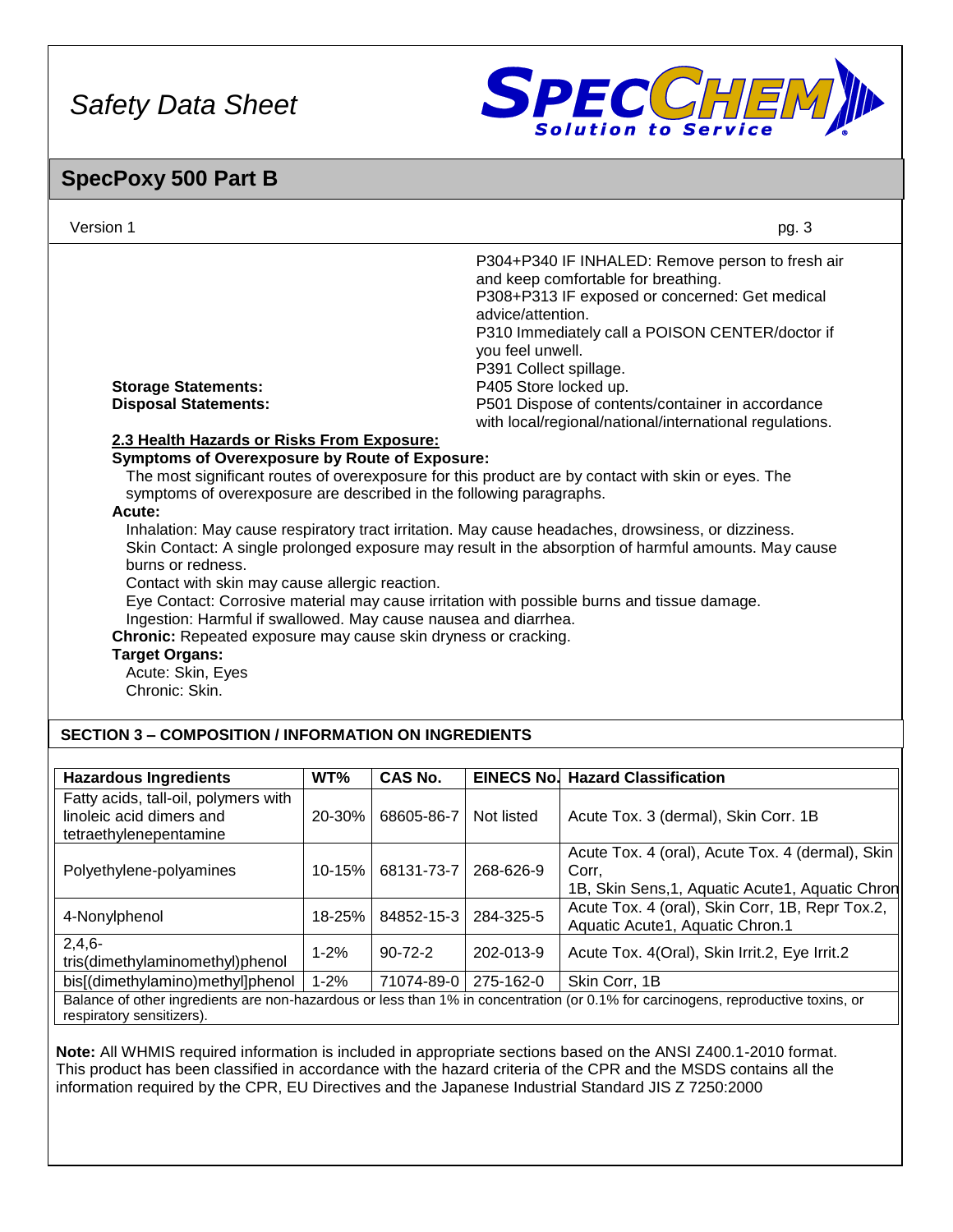

### **SpecPoxy 500 Part B**

| Version 1                                                | pg. 4                                                                                                                                                                                                                                                                                                                                                                                        |  |
|----------------------------------------------------------|----------------------------------------------------------------------------------------------------------------------------------------------------------------------------------------------------------------------------------------------------------------------------------------------------------------------------------------------------------------------------------------------|--|
| <b>SECTION 4 – FIRST AID MEASURES</b>                    |                                                                                                                                                                                                                                                                                                                                                                                              |  |
| <b>4.1 Description of First Aid Measures:</b>            |                                                                                                                                                                                                                                                                                                                                                                                              |  |
| <b>Eye Contact:</b>                                      | If product enters the eyes, flush with plenty of water or eye wash<br>solution for several minutes. Remove contacts if present and easy to<br>do. Seek medical attention if irritation persists.                                                                                                                                                                                             |  |
| <b>Skin Contact:</b>                                     | Wash skin thoroughly with soap and water after handling. Seek medical<br>attention if irritation develops and persists.                                                                                                                                                                                                                                                                      |  |
| Inhalation:                                              | If breathing becomes difficult, remove victim to fresh air. If necessary,<br>use artificial respiration to support vital functions. Seek medical<br>attention.                                                                                                                                                                                                                               |  |
| Ingestion:                                               | If product is swallowed, call physician or poison center immediately. If<br>professional advice is not available, do not induce vomiting. Never<br>induce vomiting or give dilutents (milk or water) to someone who is<br>unconscious, having convulsions, or who cannot swallow. Seek medical<br>advice. Take a copy of the label and/or SDS with the victim to the health<br>professional. |  |
| <b>Medical Conditions</b><br><b>Generally Aggravated</b> |                                                                                                                                                                                                                                                                                                                                                                                              |  |
| <b>By Exposure:</b>                                      | Pre-existing skin, respiratory system or eye problems may be<br>aggravated by prolonged contact.                                                                                                                                                                                                                                                                                             |  |
|                                                          | 4.2 Symptoms and Effects Both Acute and Delayed: Exposure to skin and eyes may cause burns                                                                                                                                                                                                                                                                                                   |  |
|                                                          | or redness.<br>4.3 Recommendations to Physicians: Treat symptoms and eliminate overexposure.                                                                                                                                                                                                                                                                                                 |  |
| <b>SECTION 5 - FIRE FIGHTING MEASURES</b>                |                                                                                                                                                                                                                                                                                                                                                                                              |  |
| 5.1 Fire Extinguishing Materials:                        |                                                                                                                                                                                                                                                                                                                                                                                              |  |

| Use the following fire extinguishing materials: | <b>Water Spray: Yes</b>     |
|-------------------------------------------------|-----------------------------|
|                                                 | <b>Foam:</b> Yes            |
|                                                 | Halon: Yes                  |
|                                                 | <b>Carbon Dioxide: Yes</b>  |
|                                                 | <b>Dry Chemical: Yes</b>    |
|                                                 | <b>Other:</b> Any "C" Class |

### **5.2 Unusual Fire and Explosion Hazards:**

**IFFERTERTE IT IS 2018 18 IF THE INTERTED IN A THE IT IS 2018 10 IF THE IT IS 2018 10 IF THE IT IS 2019 10 IF T the formation of a toxic aqueous solution. Do not allow run-off from fire fighting to enter drains or water courses.**

| <b>Explosive Sensitivity to Mechanical Impact:</b> | No. |
|----------------------------------------------------|-----|
| <b>Explosive Sensitivity to Static Discharge:</b>  | No. |

### **5.3 Special Fire-Fighting Procedures:**

- Incipient fire responders should wear eye protection.
- Structural firefighters must wear Self-Contained Breathing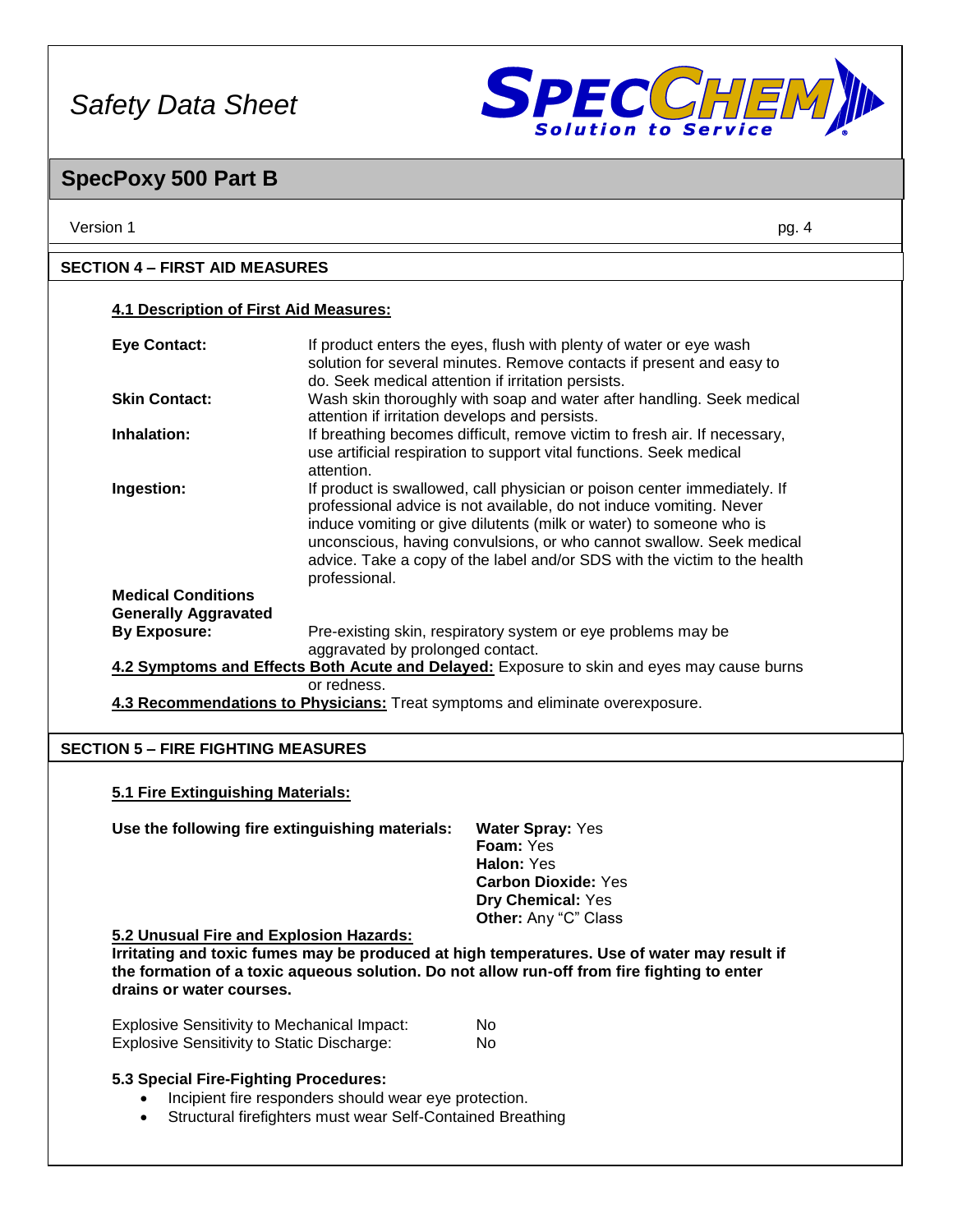

### **SpecPoxy 500 Part B**

#### Version 1 pg. 5

- Apparatus (SCBA) and full protective equipment.
- Isolate materials not yet involved in the fire and protect personnel.
- Move containers from fire area if this can be done without risk; otherwise, cool with carefully applied water spray.
- If possible, prevent run-off water from entering storm drains, bodies of water, or other environmentally sensitive areas.

### **SECTION 6 – ACCIDENTAL RELEASE MEASURES (STEPS FOR SPILLS)**

#### **6.1 Personal Precautions, Protective Equipment and Emergency Procedures:**

Use cautious judgment when cleaning up spill. Wear suitable protective clothing, gloves, and eye/face protection.

#### **6.2 Environmental Precautions:**

Construct a dike to prevent spreading. Keep out of sewers, storm drains, surface waters, and soils.

### **6.3 Spill and Leak Response:**

### **Small Spills:**

- Collect material via broom or mop. Place in tightly sealed containers for proper disposal.
- Approach spill areas with caution.
- If liquid was introduced, create a dike or trench to contain material.
- Soak up with absorbent material such as clay, sand or other suitable non-reactive material.

### **Large Spills:**

- Place in leak-proof containers. Seal tightly for proper disposal.
- Dispose of in accordance with U.S. Federal, State, and local hazardous waste disposal regulations and those of Canada and its Provinces, those of Australia, Japan and EU Member States (see Section 13, Disposal Considerations).

### **SECTION 7 - HANDLING AND STORAGE**

### **7.1 Precautions for Safe Handling:**

To prevent eye contact under the foreseeable conditions of use, wear appropriate safety eyewear. When handling, do not eat, drink, or smoke. Wash thoroughly after handling. Do not handle or store near heat, sparks, or flame.

### **7.2 Storage and Handling Practices:**

Keep away from incompatible materials. Keep container closed when not in use and store in well ventilated area.

### **7.3 Specific Uses:**

Epoxy.

### **SECTION 8 – EXPOSURE CONTROLS / PERSONAL PROTECTION**

### **8.1 Exposure Parameters:**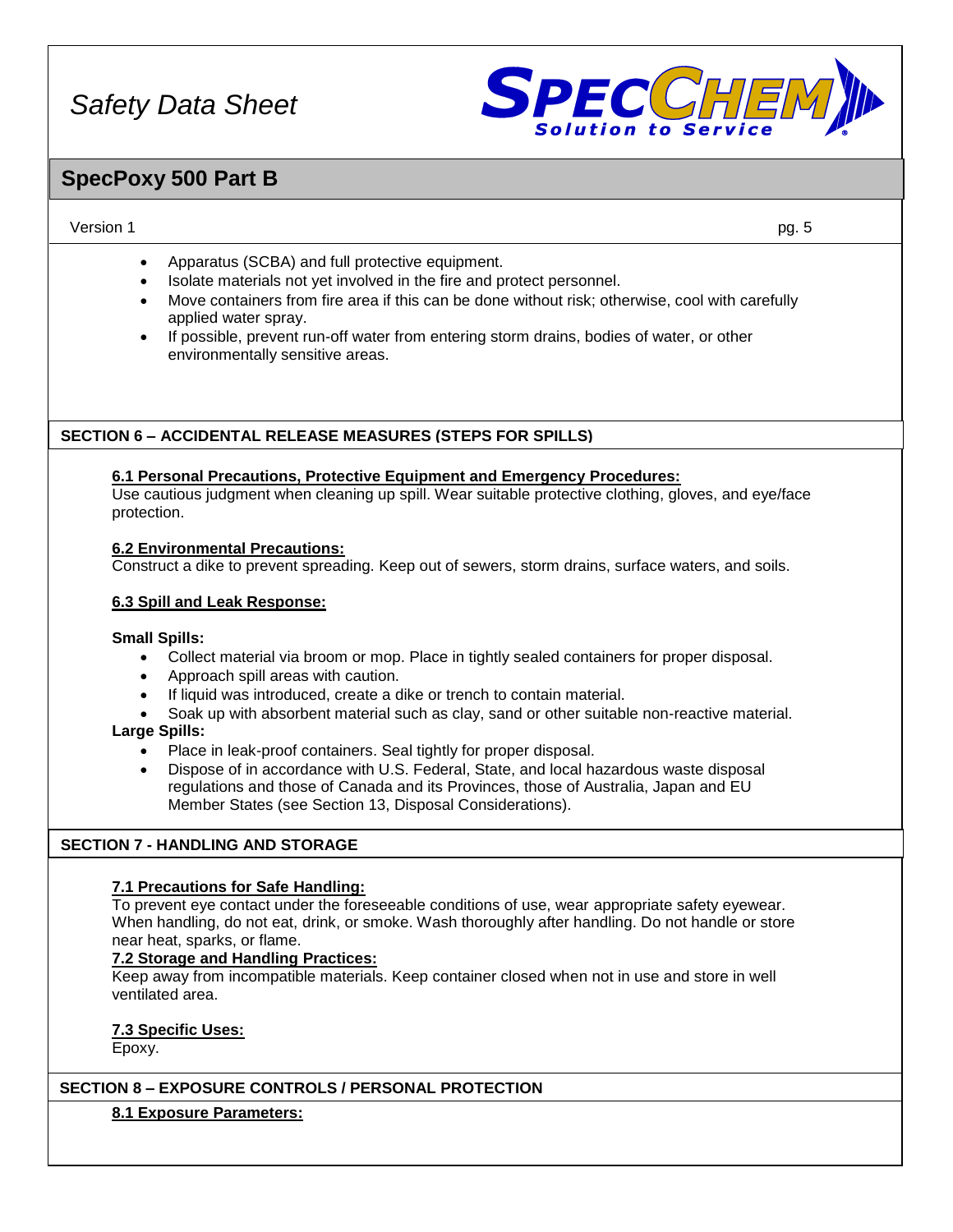

### **SpecPoxy 500 Part B**

#### Version 1 pg. 6

| <b>Ingredients</b>                                                                      | <b>CAS No.</b> | <b>OSHA PEL</b>   | <b>NIOSH PEL</b>  |
|-----------------------------------------------------------------------------------------|----------------|-------------------|-------------------|
| Polyethylene-polyamines                                                                 | 68131-73-7     | Not Listed        | <b>Not Listed</b> |
| 4-Nonylphenol                                                                           | 84852-15-3     | <b>Not Listed</b> | <b>Not Listed</b> |
| Fatty acids, tall-oil, polymers with<br>linoleic acid dimers and tetraethylenepentamine | 68605-86-7     | <b>Not Listed</b> | <b>Not Listed</b> |
| $2,4,6-$<br>tris(dimethylaminomethyl)phenol                                             | $90 - 72 - 2$  | Not Listed        | <b>Not Listed</b> |
| bis[(dimethylamino)methyl]phenol                                                        | 71074-89-0     | <b>Not Listed</b> | Not Listed        |

### **8.2 Exposure Controls:**

**Ventilation and Engineering Controls:** Use with adequate ventilation to ensure exposure levels are maintained below the limits provided above.

*The following information on appropriate Personal Protective Equipment is provided to assist employers in complying with OSHA regulations found in 29 CFR Subpart I (beginning at 1910.132), or standards of EU member states (including EN 149 for respiratory PPE, and EN 166 for face/eye protection), and those of Japan. Please reference applicable regulations and standards for relevant details.*

| <b>Respiratory Protection:</b> | Not required for properly ventilated areas.<br>Maintain airborne contaminant concentrations<br>below guidelines listed above, if applicable. If<br>necessary, use only respiratory protection<br>authorized in the U.S. Federal OSHA<br><b>Respiratory Protection Standard (29 CFR)</b><br>1910.134), equivalent U.S. State standards,<br>Canadian CSA Standard Z94.4-93, the<br>European Standard EN149, or EU member<br>states. |
|--------------------------------|-----------------------------------------------------------------------------------------------------------------------------------------------------------------------------------------------------------------------------------------------------------------------------------------------------------------------------------------------------------------------------------------------------------------------------------|
| <b>Eye Protection:</b>         | Safety glasses or goggles are required.<br>If necessary, refer to U.S. OSHA 29 CFR<br>1910.133, Canadian Standards, and the<br>European Standard EN166, Australian<br>Standards, or relevant Japanese Standards.                                                                                                                                                                                                                  |
| <b>Hand Protection:</b>        | Chemical resistant gloves are required to<br>prevent skin contact.<br>If necessary, refer to U.S. OSHA 29 CFR<br>1910.138, the European Standard DIN EN 374,<br>the appropriate Standards of Canada, Australian<br>Standards, or relevant Japanese Standards.                                                                                                                                                                     |
| <b>Body Protection:</b>        | Use body protect appropriate to task being<br>performed.<br>If necessary, refer to appropriate Standards of<br>Canada, or appropriate standards of the EU,<br>Australian Standards, or relevant Japanese<br>Standards. If a hazard of injury to the feet exists                                                                                                                                                                   |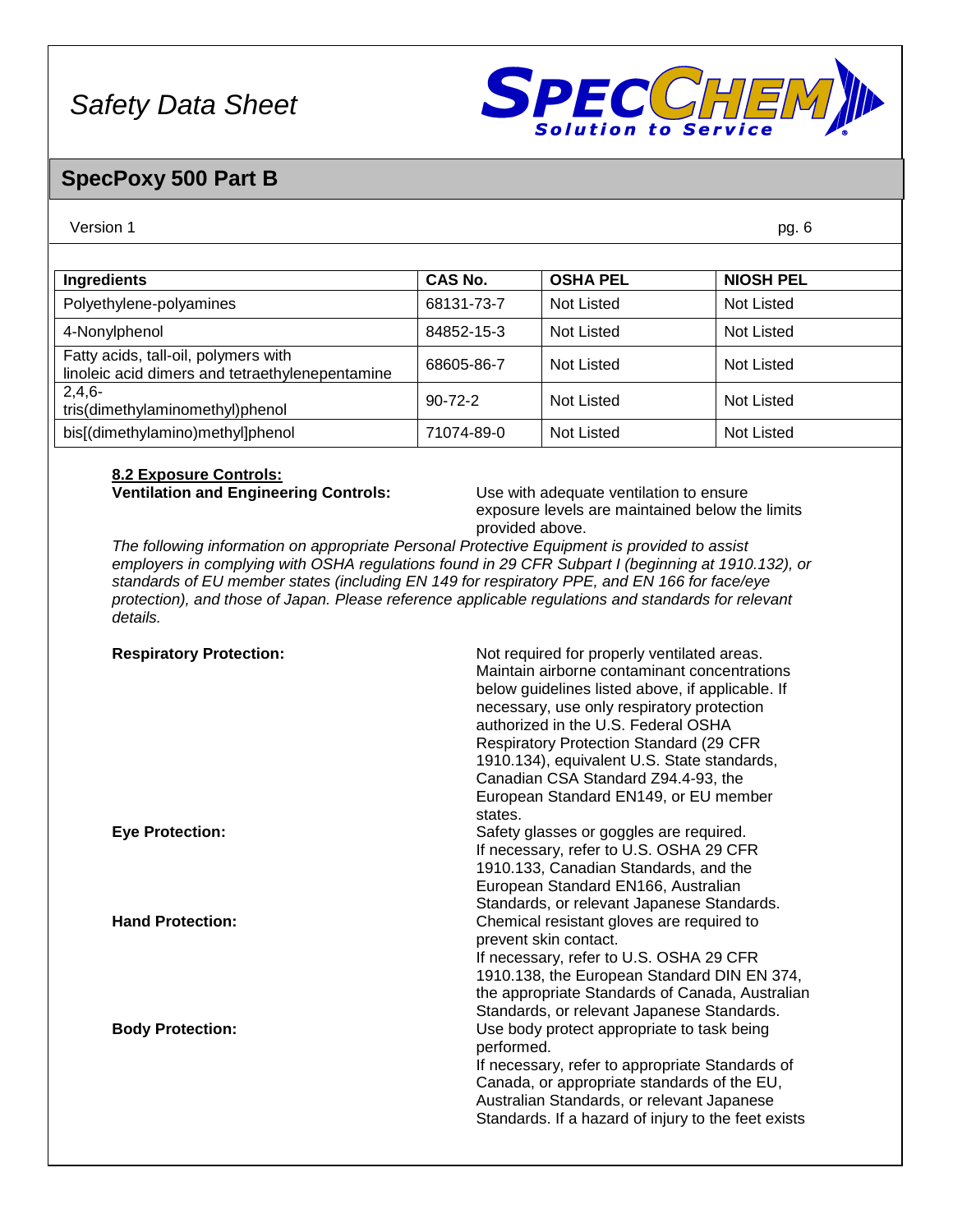

### **SpecPoxy 500 Part B**

Version 1 pg. 7

due to falling objects, rolling objects, where objects may pierce the soles of the feet or where employee's feet may be exposed to electrical hazards, use foot protection, as described in U.S. OSHA 29 CFR 1910.136.

### **SECTION 9 – PHYSICAL AND CHEMICAL PROPERTIES**

**9.1 Information on Basic Physical and Chemical Properties: Appearance (Physical State and Color):** Amber **Odor:** Amine **Odor Threshold:** No data available **pH:** No data available **Melting/Freezing Point:** No data available **Boiling Point:** 300°F (148.9°C**) Flash Point:** 200°F (93°C) **Evaporation Rate:** No data available **Flammability (Solid; Gas):** Not applicable **Upper/Lower Flammability or Explosion Limits:** No data available **Vapor Pressure (mm Hg @ 20°C (68° F):** No data available **Vapor Density:** No data available **Relative Density:** No data available **Specific Gravity:** 0.99g/cm3 **Solubility in Water:** Not miscible **Weight per Gallon:** No data available **Partition Coefficient (n-octanol/water):** No data available **Auto-Ignition Temperature:** No data available **Decomposition Temperature:** No data available **Viscosity:** No data available **9.2 Other Information:** No data available

### **SECTION 10 – STABILITY AND REACTIVITY**

**10.1 Reactivity:** This product is not reactive. **10.2 Stability:** Stable under conditions of normal storage and use. **10.3 Possibility of Hazardous Reactions:** Will not occur. Heat, open flame or other sources of ignition. **10.5 Incompatible Substances:** Strong oxidizing agents. **10.6 Hazardous Decomposition Products:** Carbon monoxide, Carbon dioxide and other decomposition products can occur during combustion if not use according to specifications.

### **SECTION 11 – TOXICOLOGY INFORMATION**

### **11.1 Information on Toxicological Effects:**

**Toxicity Data:**

4-Nonylphenol 84852-15-3 LD50 Oral-Rat 1,412 mg/kg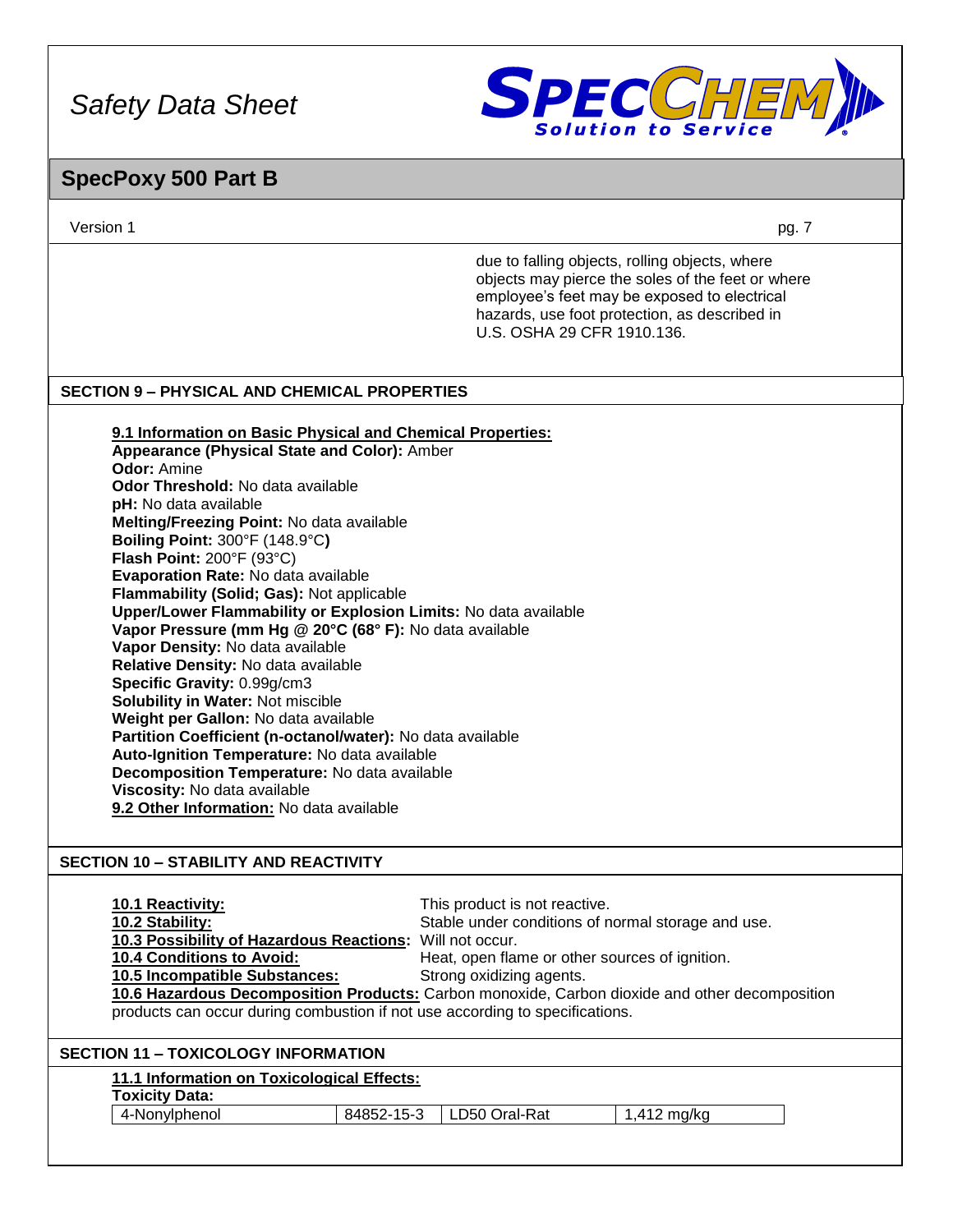

### **SpecPoxy 500 Part B**

| Version 1 | pg. 8 |
|-----------|-------|
|           |       |

| <b>Suspected Cancer Agent:</b>       | Ingredients within this product are not found on one or more of<br>the following lists: FEDERAL OSHA Z LIST, NTP, IARC, or<br>CAL/OSHA and therefore are considered to be cancer-causing<br>agents by these agencies. |
|--------------------------------------|-----------------------------------------------------------------------------------------------------------------------------------------------------------------------------------------------------------------------|
| Irritancy:                           | Skin, eye and respiratory irritant.                                                                                                                                                                                   |
| <b>Sensitization to the Product:</b> | This product is not expected to cause skin sensitization.                                                                                                                                                             |
| <b>Germ Cell Mutagenicity:</b>       | This product does not contain ingredients that are suspected<br>to be a germ cell mutagenic.                                                                                                                          |
| <b>Reproductive Toxicity:</b>        | This product is expected to be a human reproductive toxicant.                                                                                                                                                         |

### **SECTION 12 – ECOLOGICAL INFORMATION**

#### **12.1 Toxicity:**

|                                       |  |                  | 0.209 mg/l -96h                  |
|---------------------------------------|--|------------------|----------------------------------|
| 84852-15-3<br>4-Nonylphenol           |  | $EC50 - Algae$   | $0.33 \text{ mg/l} - 72h$        |
| 68131-73-7<br>Polyethylene-polyamines |  | LC50-Guppy       | 75 ma/l – 72h                    |
|                                       |  | EC50- Water flea | $2.2 \text{ mg/l} - 48 \text{h}$ |

| 12.2 Persistence and Degradability:<br>12.3 Bioaccumulative Potential:                                                                                                                                            | No specific data available on this product.<br>No specific data available on this product. |
|-------------------------------------------------------------------------------------------------------------------------------------------------------------------------------------------------------------------|--------------------------------------------------------------------------------------------|
| No specific data available on this product.<br>12.4 Mobility in Soil:<br>12.5 Results of PBT and vPvB Assessment: No specific data available on this product.<br>12.6 Other Adverse Effects:<br>No data available |                                                                                            |
| 12.7 Water Endangerment Class:                                                                                                                                                                                    | At present, there are no ecotoxicological assessments<br>for this product.                 |

### **SECTION 13 – DISPOSAL CONSIDERATIONS**

**13.1 Waste Treatment Methods:** Waste disposal must be in accordance with appropriate U.S. Federal, State, and local regulations, those of Australia, EU Member States and Japan.<br>Not determined

### **13.2 EU Waste Code:**

### **SECTION 14 - TRANSPORTATION INFORMATION**

### **14.1 U.S. Department of Transportation (DOT) Shipping Regulations:** *This product is classified (per 49 CFR 172.101) by the U.S. Department of Transportation, as follows.* **UN Identification Number:** UN2815 **Proper Shipping Name: Amines Liquid Corrosive NOS**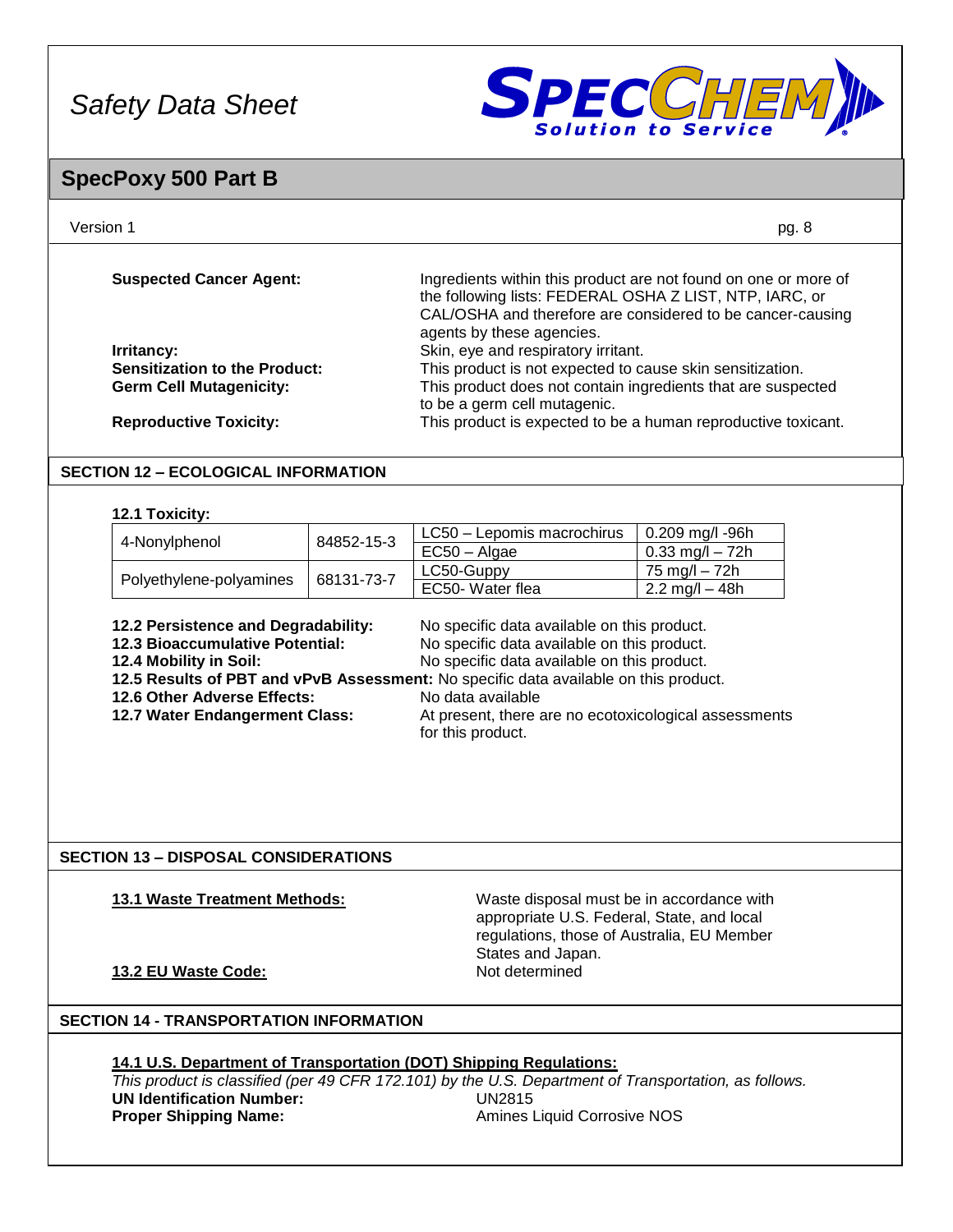

# **SpecPoxy 500 Part B**

| Version 1                                                                                                                                                                                                                                                                                                                                                                                                                                                                                                                                                                                                                                                                                                                                                                                                                                                                                                                                                                                                                                                                                                                                                                                                                                                                                                                                                                                                                                          | pg. 9                                                                                                                                                 |  |
|----------------------------------------------------------------------------------------------------------------------------------------------------------------------------------------------------------------------------------------------------------------------------------------------------------------------------------------------------------------------------------------------------------------------------------------------------------------------------------------------------------------------------------------------------------------------------------------------------------------------------------------------------------------------------------------------------------------------------------------------------------------------------------------------------------------------------------------------------------------------------------------------------------------------------------------------------------------------------------------------------------------------------------------------------------------------------------------------------------------------------------------------------------------------------------------------------------------------------------------------------------------------------------------------------------------------------------------------------------------------------------------------------------------------------------------------------|-------------------------------------------------------------------------------------------------------------------------------------------------------|--|
| <b>Hazard Class Number and Description:</b><br><b>Packing Group:</b><br><b>DOT Label(s) Required:</b>                                                                                                                                                                                                                                                                                                                                                                                                                                                                                                                                                                                                                                                                                                                                                                                                                                                                                                                                                                                                                                                                                                                                                                                                                                                                                                                                              | (N-Aminotheylpiperazine)<br>Class 8 - Corrosive substances<br>Ш<br>Corrosive substances                                                               |  |
| <b>North American Emergency Response</b><br><b>Guidebook Number:</b><br><b>14.2 Environmental Hazards:</b><br><b>Marine Pollutant:</b>                                                                                                                                                                                                                                                                                                                                                                                                                                                                                                                                                                                                                                                                                                                                                                                                                                                                                                                                                                                                                                                                                                                                                                                                                                                                                                             | 153                                                                                                                                                   |  |
| 14.3 Special Precaution for User:                                                                                                                                                                                                                                                                                                                                                                                                                                                                                                                                                                                                                                                                                                                                                                                                                                                                                                                                                                                                                                                                                                                                                                                                                                                                                                                                                                                                                  | The components of this product are designated by the<br>Department of Transportation to be Marine Pollutants<br>(49 CFR 172.101, Appendix B).<br>None |  |
| 14.4 International Air Transport Association<br><b>Shipping Information (IATA):</b><br>14.5 International Maritime Organization                                                                                                                                                                                                                                                                                                                                                                                                                                                                                                                                                                                                                                                                                                                                                                                                                                                                                                                                                                                                                                                                                                                                                                                                                                                                                                                    | This product is considered as dangerous goods.                                                                                                        |  |
| <b>Shipping Information (IMO):</b><br><b>UN Identification Number:</b><br><b>Proper Shipping Name:</b>                                                                                                                                                                                                                                                                                                                                                                                                                                                                                                                                                                                                                                                                                                                                                                                                                                                                                                                                                                                                                                                                                                                                                                                                                                                                                                                                             | <b>UN2815</b><br>Amines Liquid Corrosive NOS                                                                                                          |  |
| <b>Hazard Class Number and Description:</b><br><b>Packing Group:</b>                                                                                                                                                                                                                                                                                                                                                                                                                                                                                                                                                                                                                                                                                                                                                                                                                                                                                                                                                                                                                                                                                                                                                                                                                                                                                                                                                                               | (N-Aminotheylpiperazine)<br>Class 8 - Corrosive substances<br>Ш                                                                                       |  |
| <b>EMS-No:</b><br><b>SECTION 15 - REGULATORY INFORMATION</b>                                                                                                                                                                                                                                                                                                                                                                                                                                                                                                                                                                                                                                                                                                                                                                                                                                                                                                                                                                                                                                                                                                                                                                                                                                                                                                                                                                                       | $F-A-S-B$                                                                                                                                             |  |
|                                                                                                                                                                                                                                                                                                                                                                                                                                                                                                                                                                                                                                                                                                                                                                                                                                                                                                                                                                                                                                                                                                                                                                                                                                                                                                                                                                                                                                                    |                                                                                                                                                       |  |
| 15.1 Safety, Health and Environmental Regulations Specific for the Substance or Mixture:<br><b>United States Regulations:</b><br><b>U.S. SARA Reporting Requirements:</b><br>The components of this product are subject to the reporting requirements of Sections 302, 304, and 313 of<br>Title III of the Superfund Amendments and Reauthorization Act.<br><b>U.S. SARA 311/312:</b><br>Acute Health: Yes; Chronic Health: Yes; Fire: No; Reactivity; No<br><b>U.S. CERCLA Reportable Quantity:</b><br>Not Applicable<br><b>U.S. TSCA Inventory Status:</b><br>The components of this product are listed on the TSCA Inventory or are exempted from listing.<br><b>Other U.S. Federal Regulations:</b><br>None known<br><b>California Safe Drinking Water and Toxic Enforcement Act (Proposition 66):</b><br>This product does not contain ingredients on the Proposition 65 Lists.<br><b>15.2 Canadian Regulations:</b><br><b>Canadian DSL/NDSL Inventory Status:</b><br>Components are DSL Listed, NDSL Listed and/or are exempt from listing<br><b>Other Canadian Regulations:</b><br>Not applicable<br><b>Canadian Environmental Protection Act (CEPA) Priorities Substances Lists:</b><br>This product has been classified in accordance with the hazard criteria of the Controlled Products<br>Regulations and the MSDS contains all of the information required by those regulations.<br><b>Canadian WHMIS Classification and Symbols:</b> |                                                                                                                                                       |  |